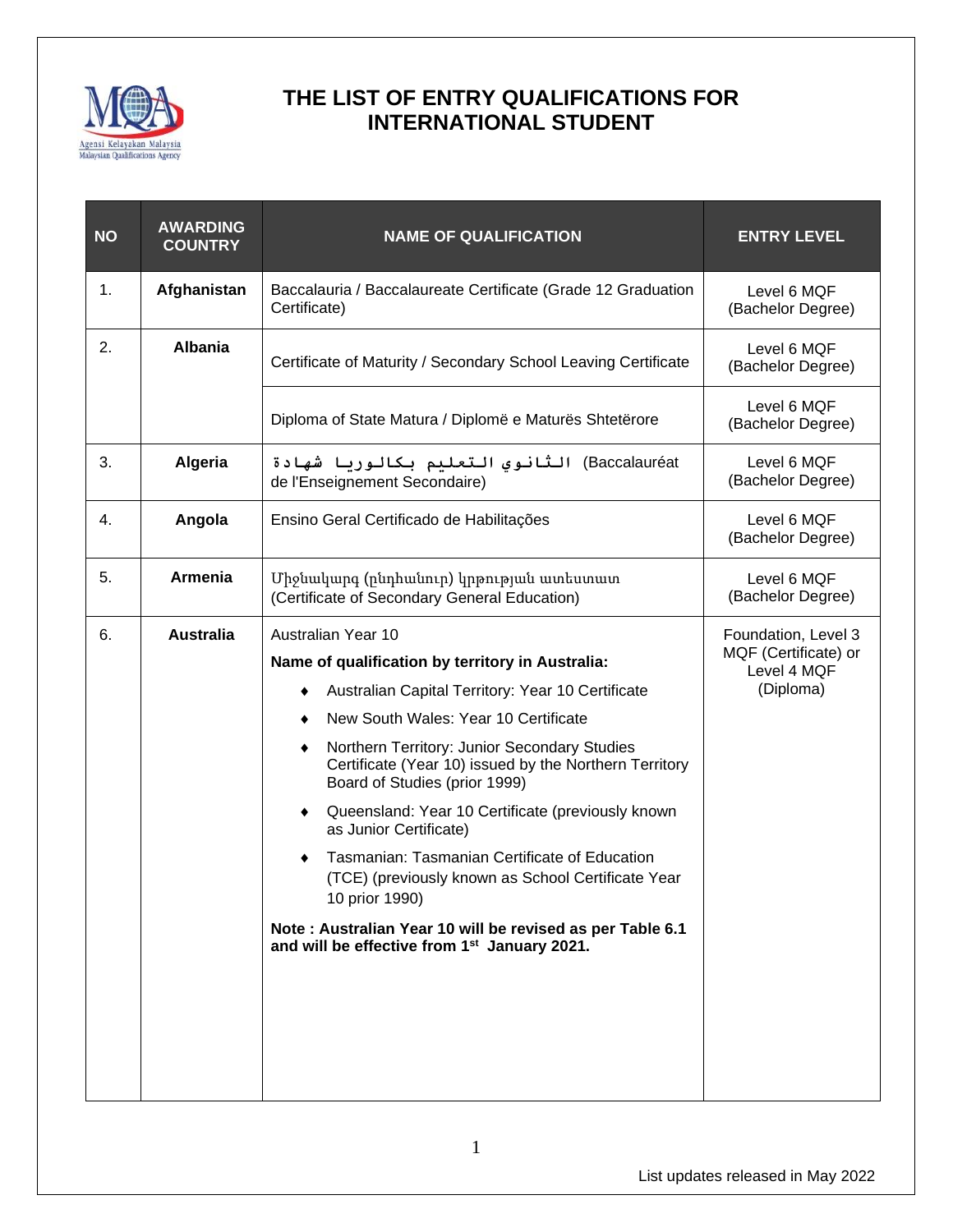

| <b>NO</b> | <b>AWARDING</b><br><b>COUNTRY</b> |                                   | <b>NAME OF QUALIFICATION</b>                                                                    |                                                                                               | <b>ENTRY LEVEL</b>                                                      |
|-----------|-----------------------------------|-----------------------------------|-------------------------------------------------------------------------------------------------|-----------------------------------------------------------------------------------------------|-------------------------------------------------------------------------|
|           |                                   |                                   |                                                                                                 |                                                                                               |                                                                         |
|           |                                   | State or<br><b>Territory</b>      | <b>Year Offered</b>                                                                             | Explanation                                                                                   |                                                                         |
|           |                                   | Autralian<br>Capital<br>Territory | Still issued                                                                                    |                                                                                               |                                                                         |
|           |                                   | New South<br>Wales                | <b>Until 2011</b>                                                                               | <b>Students</b><br>who<br>graduated after the                                                 |                                                                         |
|           |                                   | Northern<br>Territory             | <b>Until 1999</b>                                                                               | year offered can be<br>considered to enter<br><b>Certificate</b><br>level<br>(Level 3 MQF) or |                                                                         |
|           |                                   | Queensland                        | <b>Until 1995</b>                                                                               | Diploma (Level 4<br>MQF) in the related                                                       |                                                                         |
|           |                                   | South<br>Australia                | <b>Until 1983</b>                                                                               | field as per entry<br>requirement set by<br>the Ministry of Higher                            |                                                                         |
|           |                                   | Tasmania                          | <b>Until 1991</b>                                                                               | Education or related<br>professional bodies.                                                  |                                                                         |
|           |                                   | Table 6.1: Australian Year 10     |                                                                                                 |                                                                                               |                                                                         |
|           |                                   | Australian Year 10                | Name of qualification by territory in Australia:                                                |                                                                                               | Level 3 MQF<br>(Certificate) or Level 4<br>MQF (Diploma)                |
|           |                                   | Victoria                          | The change will be effective on 1 <sup>st</sup> January 2021.                                   | Note: This qualification will be removed from this list.                                      |                                                                         |
|           |                                   |                                   | The School Certificate Part A & B issued by the Board of<br>Studies, New South Wales, Australia |                                                                                               | Foundation, Level 3<br>MQF (Certificate) or<br>Level 4 MQF<br>(Diploma) |
|           |                                   |                                   |                                                                                                 |                                                                                               |                                                                         |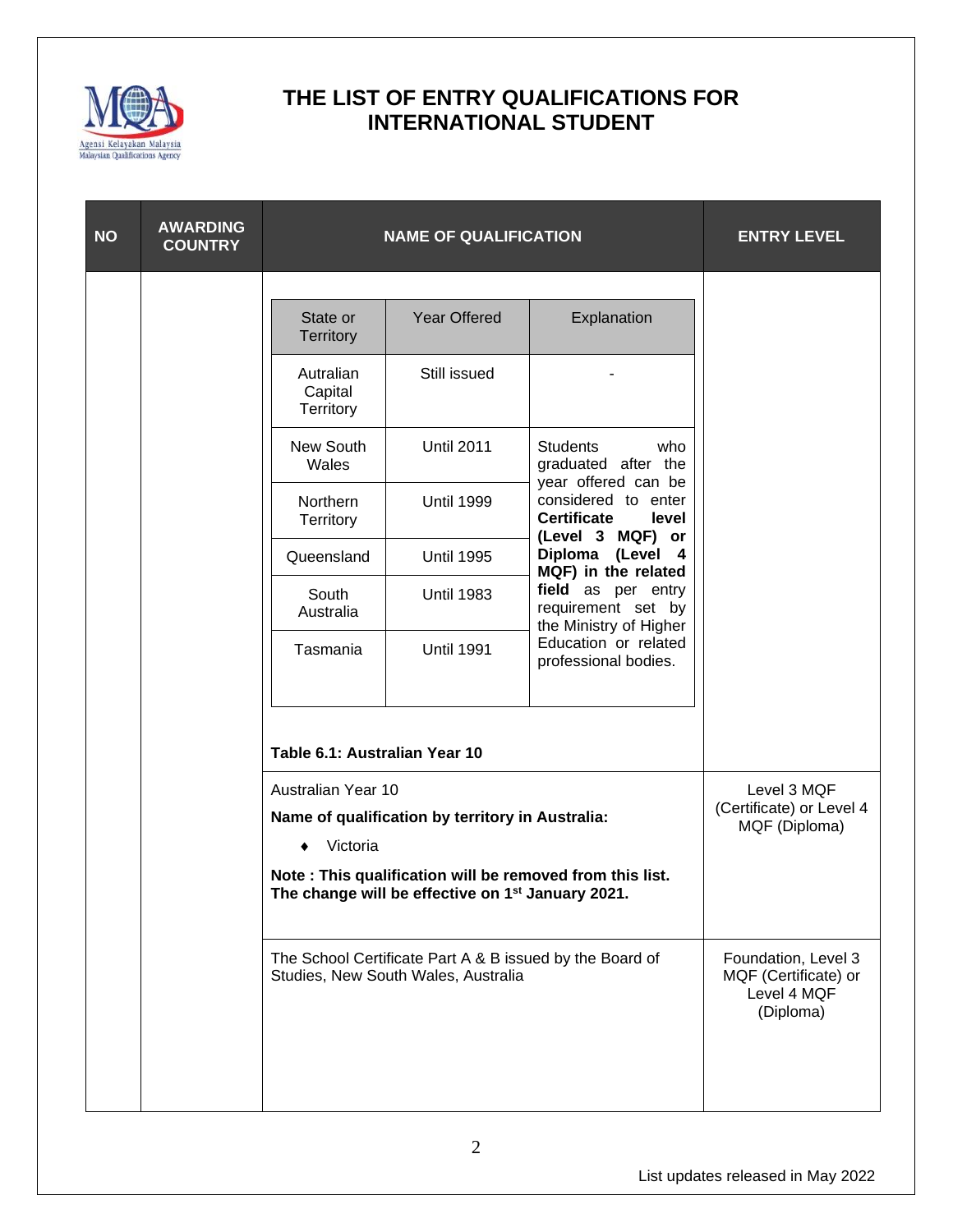

| <b>NO</b>      | <b>AWARDING</b><br><b>COUNTRY</b> | <b>NAME OF QUALIFICATION</b>                                                                                                        | <b>ENTRY LEVEL</b>                                                      |
|----------------|-----------------------------------|-------------------------------------------------------------------------------------------------------------------------------------|-------------------------------------------------------------------------|
|                |                                   | <b>Australian Year 12</b>                                                                                                           | Level 6 MQF<br>(Bachelor Degree)                                        |
|                |                                   | Name of qualification by territory in Australia:                                                                                    |                                                                         |
|                |                                   | Australian Capital Territory Year 12 Certificate                                                                                    |                                                                         |
|                |                                   | New South Wales: Higher School Certificate (HSC)                                                                                    |                                                                         |
|                |                                   | Northern Territory Certificate of Education (NTCE)<br>(previously known as South Australian Certificate of<br>Education prior 1995) |                                                                         |
|                |                                   | Queensland Certificate of Education (previously<br>٠<br>known as Queensland Senior Certificate prior 2009)                          |                                                                         |
|                |                                   | South Australian Certificate of Education (SACE)<br>٠<br>(previously known as Year 12 Certificate of<br>Achievement prior 1993)     |                                                                         |
|                |                                   | Tasmanian Certificate of Education (TCE) (previously<br>٠<br>known as Higher School Certificate prior 1990)                         |                                                                         |
|                |                                   | Victorian Certificate of Education (VCE) (previously<br>٠<br>known as Higher School Certificate prior 1992)                         |                                                                         |
|                |                                   | Western Australia Certificate of Education (WACE)<br>from 1997                                                                      |                                                                         |
| 7 <sub>1</sub> | Azerbaijan                        | Certificate of Complete Secondary Education (Orta tahsil<br>haqqında attestat)                                                      | Foundation, Level 3<br>MQF (Certificate) or<br>Level 4 MQF<br>(Diploma) |
| 8.             | <b>Bahrain</b>                    | Tawjahiya (Secondary School Leaving Certificate)                                                                                    | Level 6 MQF<br>(Bachelor Degree)                                        |
| 9.             | <b>Bahamas</b>                    | Bahamas General Certificate of Secondary Education<br>(BGCSE)                                                                       | Foundation, Level 3<br>MQF (Certificate) or<br>Level 4 MQF<br>(Diploma) |
| 10.            | <b>Bangladesh</b>                 | Secondary School Certificate (SSC) / Dhakil (from<br>Bangladesh Madrasah Education Board)                                           | Foundation, Level 3<br>MQF (Certificate) or<br>Level 4 MQF<br>(Diploma) |
|                |                                   | Secondary School Certificate (Vocational)                                                                                           | Level 4 MQF<br>(Diploma)                                                |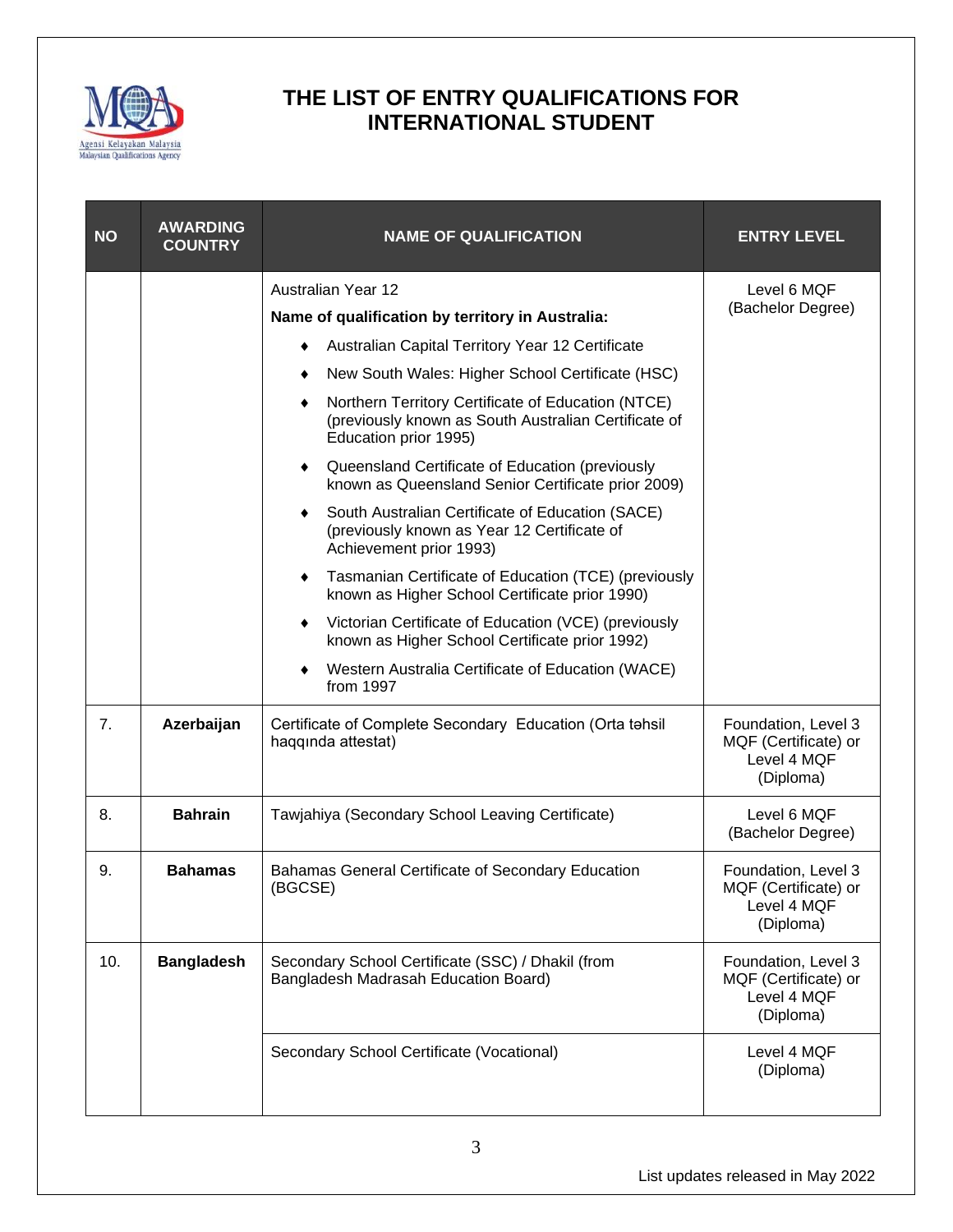

| <b>NO</b> | <b>AWARDING</b><br><b>COUNTRY</b>  | <b>NAME OF QUALIFICATION</b>                                                                                       | <b>ENTRY LEVEL</b>                                                      |
|-----------|------------------------------------|--------------------------------------------------------------------------------------------------------------------|-------------------------------------------------------------------------|
|           |                                    | Higher Secondary Certificate (HSC) / Intermediate Certificate<br>/ Alim (from Bangladesh Madrasah Education Board) | Level 6 MOF<br>(Bachelor Degree)                                        |
| 11.       | <b>Benin</b>                       | Baccalauréat                                                                                                       | Level 6 MQF<br>(Bachelor Degree)                                        |
| 12.       | <b>Bhutan</b>                      | Bhutan Certificate of Secondary Education (BCSE) / Indian<br>Certificate of Secondary Education (ICSE) (Grade 10)  | Foundation, Level 3<br>MQF (Certificate) or<br>Level 4 MQF<br>(Diploma) |
|           |                                    | Bhutan Higher Secondary Education Certificate (BHSEC) -<br>after 2007                                              | Level 6 MQF<br>(Bachelor Degree)                                        |
| 13.       | <b>Bolivia</b>                     | Diploma de Bachiller Científico-Humanístico                                                                        | Level 6 MQF<br>(Bachelor Degree)                                        |
| 14.       | <b>Bosnia and</b><br>Herzegovina   | Matura / Svjedodžba o Zavrženoj Srednjoj Skoli (Secondary<br>School Leaving Certificate)                           | Level 6 MQF<br>(Bachelor Degree)                                        |
| 15.       | <b>Botswana</b>                    | Botswana General Certificate Of Secondary Education<br>Examination (BGCSE)                                         | Level 6 MQF<br>(Bachelor Degree)                                        |
| 16.       | <b>Brazil</b>                      | Certificado de Ensino Medio                                                                                        | Level 6 MQF<br>(Bachelor Degree)                                        |
| 17.       | <b>Brunei</b><br><b>Darussalam</b> | Cambridge GCE O Level                                                                                              | Foundation, Level 3<br>MQF (Certificate) or<br>Level 4 MQF<br>(Diploma) |
|           |                                    | Cambridge GCE A Level                                                                                              | Level 6 MQF<br>(Bachelor Degree)                                        |
|           |                                    | Matriculation                                                                                                      | Level 6 MQF<br>(Bachelor Degree)                                        |
|           |                                    | Sijil Tinggi Pelajaran Ugama (STPU)                                                                                | Level 6 MQF<br>(Bachelor Degree)                                        |
|           |                                    | <b>BDTVEC National Diploma</b>                                                                                     | Level 6 MQF<br>(Bachelor Degree)<br>(without credit transfer)           |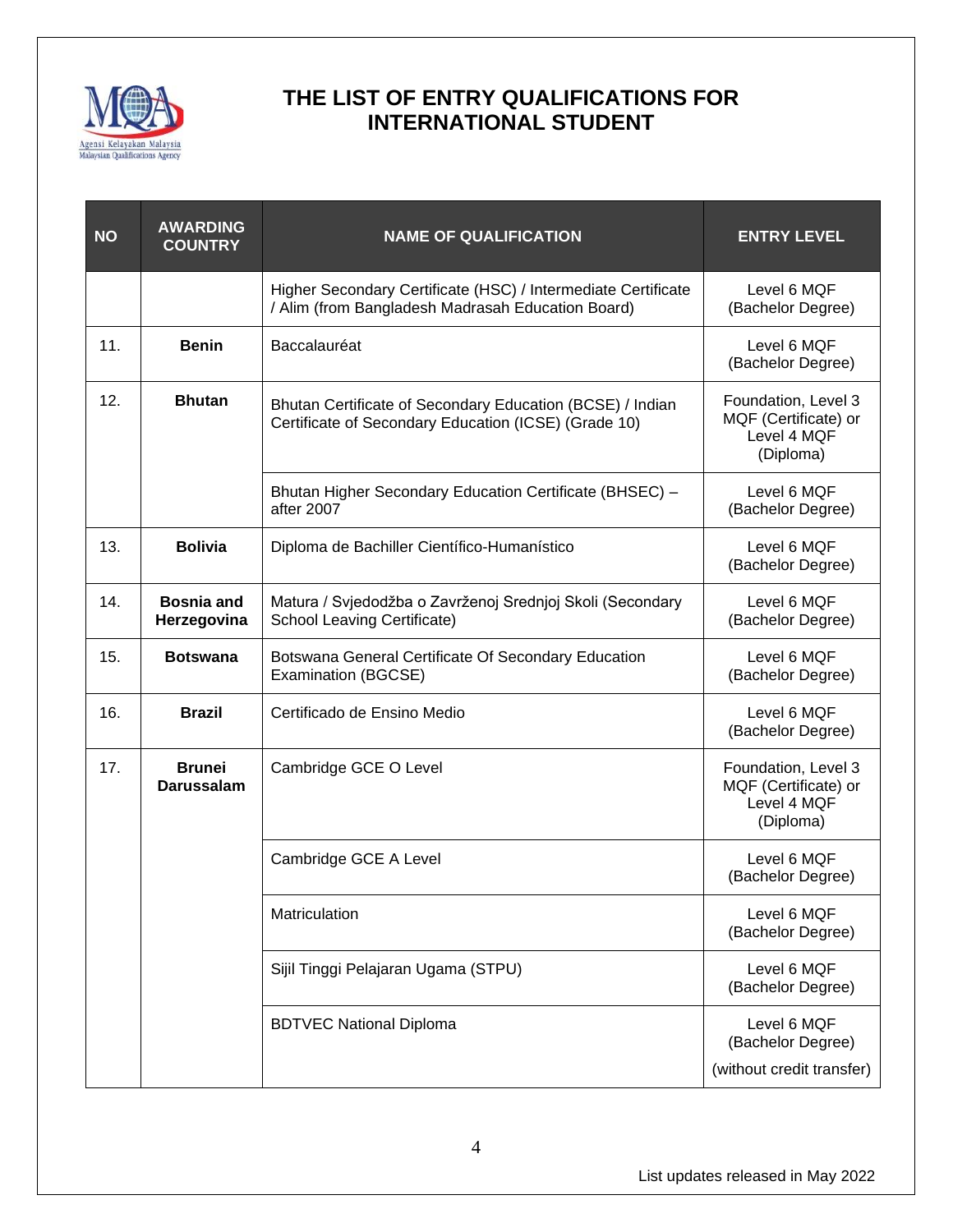

| <b>NO</b> | <b>AWARDING</b><br><b>COUNTRY</b> | <b>NAME OF QUALIFICATION</b>                                                                                                                                                                                                                                                                                                                                                                                                                                                                                                                                                  | <b>ENTRY LEVEL</b>                                                      |
|-----------|-----------------------------------|-------------------------------------------------------------------------------------------------------------------------------------------------------------------------------------------------------------------------------------------------------------------------------------------------------------------------------------------------------------------------------------------------------------------------------------------------------------------------------------------------------------------------------------------------------------------------------|-------------------------------------------------------------------------|
|           |                                   | <b>BDTVEC Higher National Diploma</b>                                                                                                                                                                                                                                                                                                                                                                                                                                                                                                                                         | Level 6 MQF<br>(Bachelor Degree)                                        |
| 18.       | <b>Bulgaria</b>                   | Diploma za Sredno Obrazovanie (Diploma of Completed<br>Secondary Education)                                                                                                                                                                                                                                                                                                                                                                                                                                                                                                   | Level 6 MQF<br>(Bachelor Degree)                                        |
| 19.       | Cambodia                          | Diploma of Upper Secondary Education (Grade 12)                                                                                                                                                                                                                                                                                                                                                                                                                                                                                                                               | Level 6 MQF<br>(Bachelor Degree)                                        |
| 20.       | Cameroon                          | Cameroon GCE O level                                                                                                                                                                                                                                                                                                                                                                                                                                                                                                                                                          | Foundation, Level 3<br>MQF (Certificate) or<br>Level 4 MQF<br>(Diploma) |
|           |                                   | Cameroon GCE A level                                                                                                                                                                                                                                                                                                                                                                                                                                                                                                                                                          | Level 6 MQF<br>(Bachelor Degree)                                        |
|           |                                   | Baccalauréat                                                                                                                                                                                                                                                                                                                                                                                                                                                                                                                                                                  | Level 6 MQF<br>(Bachelor Degree)                                        |
| 21.       | Canada                            | Canadian Grade 11<br>Name of qualification by territory in Canada:<br>Quebec: Diplôme d'Etudes Secondaires (DES)<br>(Secondary School Diploma)                                                                                                                                                                                                                                                                                                                                                                                                                                | Foundation, Level 3<br>MQF (Certificate) or<br>Level 4 MQF<br>(Diploma) |
|           |                                   | Canadian Grade 12<br>Name of qualification by territory in Canada:<br>Alberta: General High School Diploma<br>٠<br>British Columbia: Senior Secondary Graduation Diploma<br>٠<br>/ British Columbia Certificate of Graduation<br>Manitoba: High School Graduation Diploma<br>New Brunswick: High School Graduation Diploma<br>Newfoundland: High School Graduation Diploma<br>North West Territories: General High School Diploma<br>Nova Scotia: High School Completion Certificate<br>Ontario: Ontario Academic Courses (OACs)<br>Ontario: Ontario Secondary School Diploma | Level 6 MQF<br>(Bachelor Degree)                                        |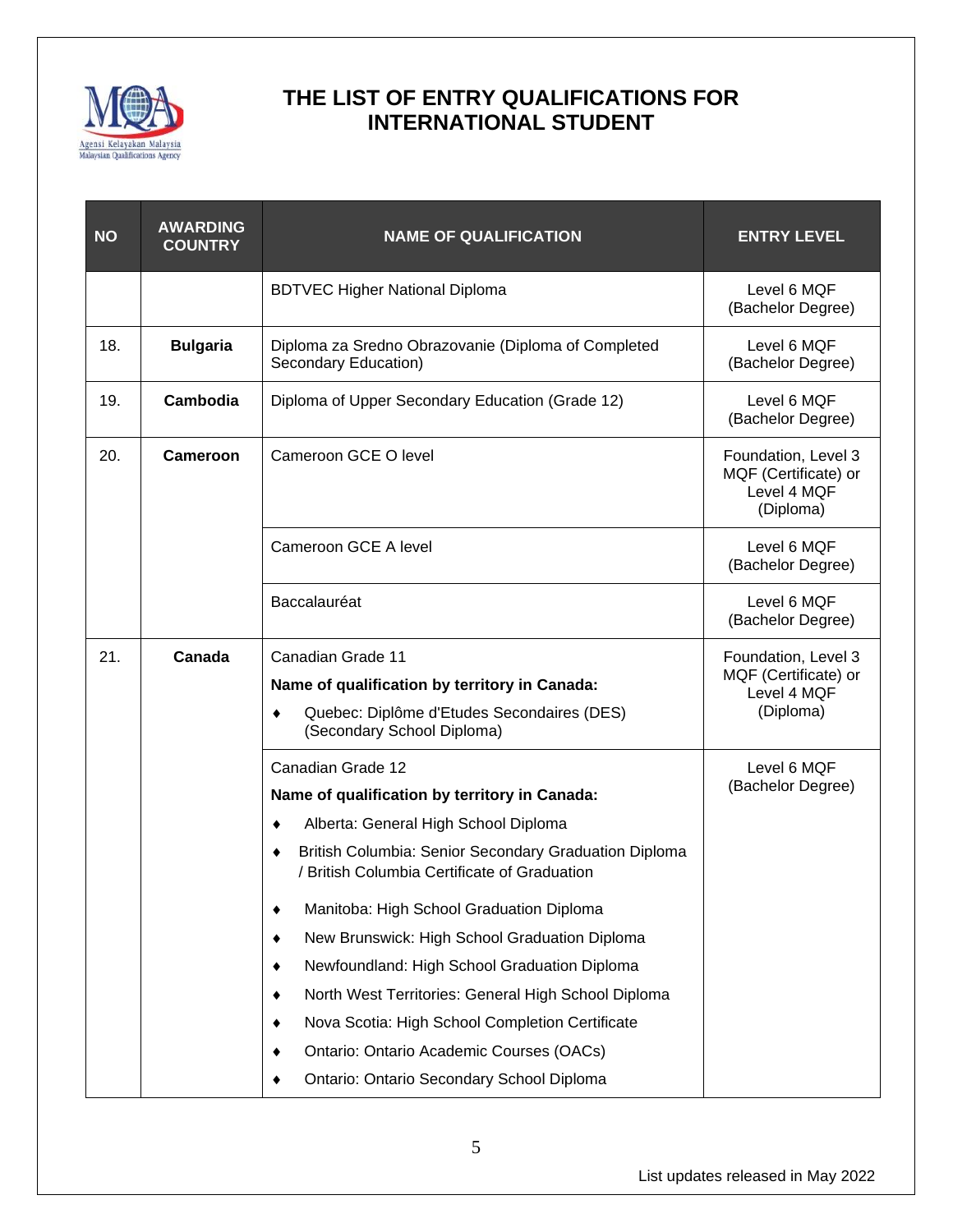

| <b>NO</b> | <b>AWARDING</b><br><b>COUNTRY</b>                                     | <b>NAME OF QUALIFICATION</b>                                                                                                                                 | <b>ENTRY LEVEL</b>                                                      |
|-----------|-----------------------------------------------------------------------|--------------------------------------------------------------------------------------------------------------------------------------------------------------|-------------------------------------------------------------------------|
|           |                                                                       | Prince Edward Island: High School Graduation Diploma<br>٠                                                                                                    |                                                                         |
|           |                                                                       | Quebec: Diplôme d'Etudes Collègiales (DEC)<br>٠                                                                                                              |                                                                         |
|           |                                                                       | Saskatchewan: Completion Grade 12 Standing/ Division<br>٠<br>IV Standing (Secondary School Diploma)                                                          |                                                                         |
|           |                                                                       | Yukon Territory: Senior Secondary Graduation Diploma<br>٠                                                                                                    |                                                                         |
|           |                                                                       | Canadian Pre-University (CPU)                                                                                                                                | Level 6 MQF<br>(Bachelor Degree)                                        |
| 22.       | Chad                                                                  | Baccalauréat de l'Enseignement du Second Degré<br>(upper secondary level)                                                                                    | Level 6 MQF<br>(Bachelor Degree)                                        |
|           |                                                                       | Brevet d'Etudes du Premier Cycle (BEPC)<br>(secondary level)                                                                                                 | Foundation, Level 3<br>MQF (Certificate) or<br>Level 4 MQF<br>(Diploma) |
| 23.       | China                                                                 | 高中毕业证书 (Senior Secondary School Graduation<br>Certificate)                                                                                                   | Level 6 MQF<br>(Bachelor Degree)                                        |
|           |                                                                       | 职 校 / 职 高 / 技 校 毕 业 证 书 (Graduation Certificate<br>from a Vocational / Technical Secondary School (Zhixiao /<br>Zhigao) or a Skilled Worker School (Jixiao)) | Level 6 MQF<br>(Bachelor Degree)                                        |
| 24.       | Colombia                                                              | Bachiller Académico / Bachiller Técnico                                                                                                                      | Foundation, Level 3<br>MQF (Certificate) or<br>Level 4 MQF<br>(Diploma) |
| 25.       | Croatia                                                               | Svjedodžba o Maturi (Certificate of Maturity)                                                                                                                | Level 6 MQF<br>(Bachelor Degree)                                        |
| 26.       | Cuba                                                                  | Título de Bachiller                                                                                                                                          | Level 6 MQF<br>(Bachelor Degree)                                        |
| 27.       | <b>Democratic</b><br><b>Republic of</b><br>the Congo (D.<br>R. Congo) | Diplôme d'Etat d'Etudes Secondaires du Cycle Long<br>(State Diploma of Long Cycle Secondary Studies)                                                         | Level 6 MQF<br>(Bachelor Degree)                                        |
| 28.       | <b>Denmark</b>                                                        | Bevis for Studentereksamen                                                                                                                                   | Level 6 MQF<br>(Bachelor Degree)                                        |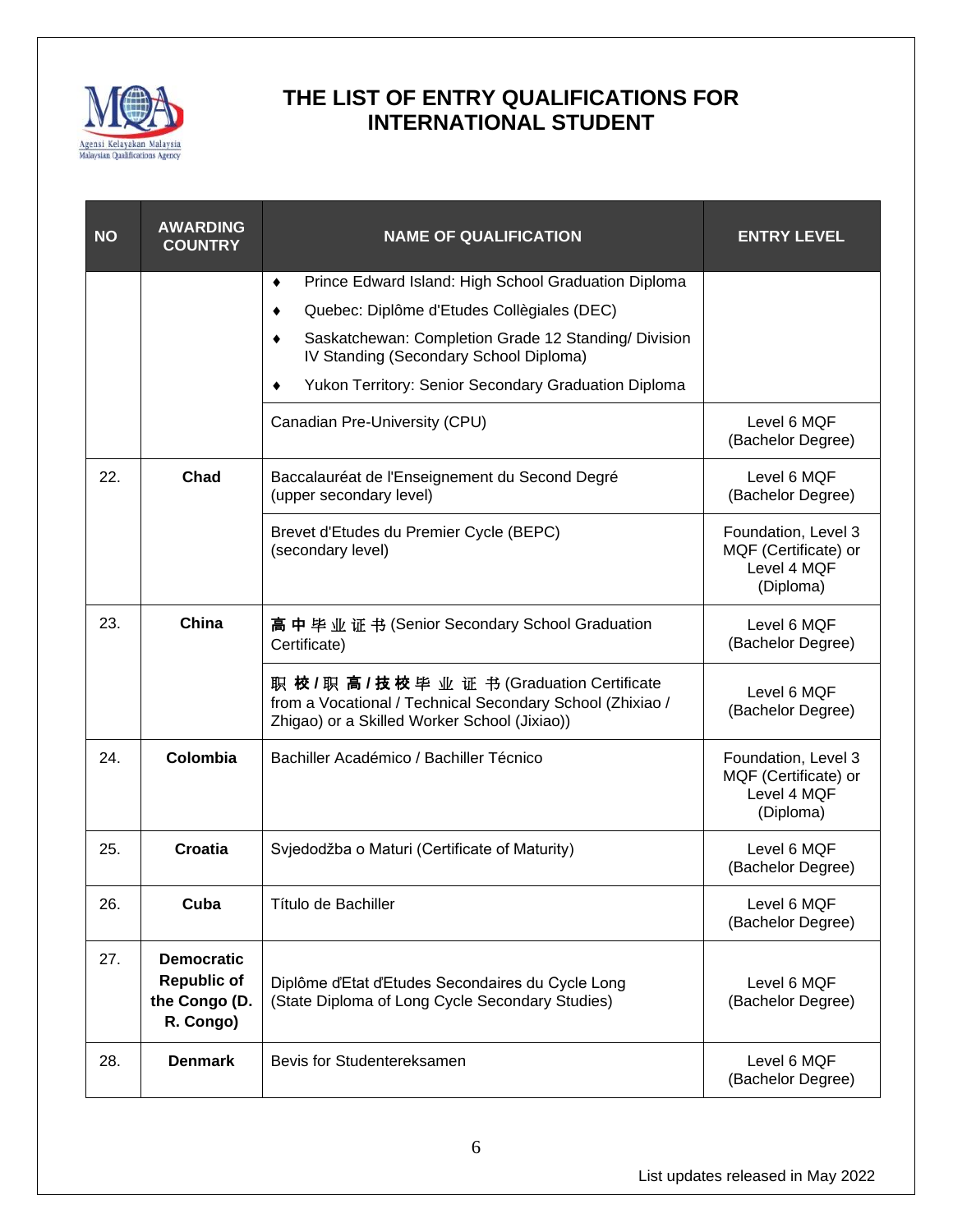

| <b>NO</b> | <b>AWARDING</b><br><b>COUNTRY</b> | <b>NAME OF QUALIFICATION</b>                                                                                                                       | <b>ENTRY LEVEL</b>                                                      |
|-----------|-----------------------------------|----------------------------------------------------------------------------------------------------------------------------------------------------|-------------------------------------------------------------------------|
|           |                                   | Bevis for Højere Forberedelseseksamen (HF)                                                                                                         | Level 6 MQF<br>(Bachelor Degree)                                        |
| 29.       | <b>Djibouti</b>                   | Baccalauréat de l'Enseignement Secondaire                                                                                                          | Level 6 MQF<br>(Bachelor Degree)                                        |
| 30.       | <b>Ecuador</b>                    | Título de Bachiller en Ciencias                                                                                                                    | Level 6 MQF<br>(Bachelor Degree)                                        |
| 31.       | <b>Egypt</b>                      | Thanaweya A'ama (Certificate of General Secondary<br>Education)                                                                                    | Level 6 MQF<br>(Bachelor Degree)                                        |
|           |                                   | Secondary Education Certificate of Al-Azhar                                                                                                        | Level 6 MQF<br>(Bachelor Degree)                                        |
| 32.       | <b>Equatorial</b><br>Guinea       | <b>Bachillerato</b>                                                                                                                                | Level 6 MQF<br>(Bachelor Degree)                                        |
| 33.       | <b>Eritrea</b>                    | Eritrean Secondary Education Certificate Examination<br>(ESECE)                                                                                    | Level 6 MQF<br>(Bachelor Degree)                                        |
| 34.       | <b>Estonia</b>                    | Gümnaasiumi Lõputunnistus with the Riigieksamitunnistus<br>(Secondary School Leaving Certificate with the State<br><b>Examination Certificate)</b> | Level 6 MQF<br>(Bachelor Degree)                                        |
| 35.       | <b>Ethiopia</b>                   | Ethiopian General Secondary Education Certificate / Tenth<br><b>Grade National Examination</b>                                                     | Foundation, Level 3<br>MQF (Certificate) or<br>Level 4 MQF<br>(Diploma) |
|           |                                   | The Ethiopian Higher Education Entrance Qualification<br>Certificate - (2003 - 2011)                                                               | Level 6 MQF<br>(Bachelor Degree)                                        |
|           |                                   | University Entrance Examination Certificate (2012)                                                                                                 |                                                                         |
|           |                                   | The Ethiopian University Entrance Examination Certificate<br>(from 2013)                                                                           |                                                                         |
|           |                                   | Ethiopian School Leaving Certificate - prior 2003                                                                                                  | Level 6 MQF<br>(Bachelor Degree)                                        |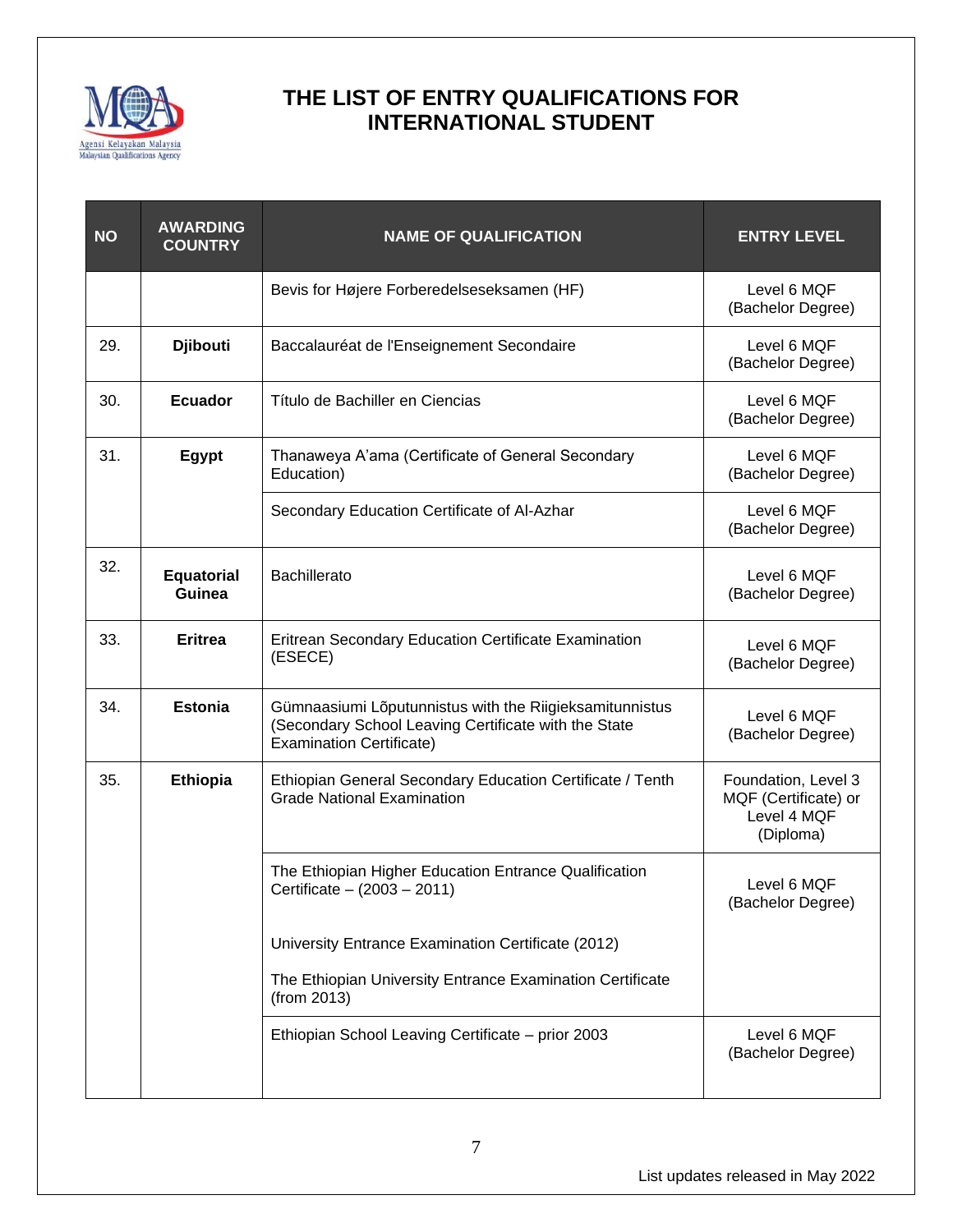

| <b>NO</b> | <b>AWARDING</b><br><b>COUNTRY</b> | <b>NAME OF QUALIFICATION</b>                                                                   | <b>ENTRY LEVEL</b>                                                      |
|-----------|-----------------------------------|------------------------------------------------------------------------------------------------|-------------------------------------------------------------------------|
| 36.       | Fiji                              | Fiji School Leaving Certificate                                                                | Foundation, Level 3<br>MQF (Certificate) or<br>Level 4 MQF<br>(Diploma) |
|           |                                   | Fiji Year 13 Certificate                                                                       | Level 6 MQF                                                             |
|           |                                   | (Also known as: Fiji Seventh Form Certificate Examination)                                     | (Bachelor Degree)                                                       |
| 37.       | <b>Finland</b>                    | Vocational Upper Secondary Education                                                           | Level 6 MQF<br>(Bachelor Degree)                                        |
| 38.       | <b>France</b>                     | Baccalaureát                                                                                   | Level 6 MQF<br>(Bachelor Degree)                                        |
| 39.       | Gabon                             | Baccalaureát                                                                                   | Level 6 MQF<br>(Bachelor Degree)                                        |
| 40.       | Gambia                            | West African Examinations Council GCE O level / Senior<br>Secondary School Leaving Certificate | Foundation, Level 3<br>MQF (Certificate) or<br>Level 4 MQF<br>(Diploma) |
|           |                                   | West African Examinations Council GCE A level                                                  | Level 6 MQF<br>(Bachelor Degree)                                        |
| 41.       | Germany                           | Zeugnis der Reife / Zeugnis der Allgemeinen Hochschulreife /<br>Abitur                         | Level 6 MQF<br>(Bachelor Degree)                                        |
| 42.       | Ghana                             | West African School Certificate / GCE O Level                                                  | Foundation, Level 3<br>MQF (Certificate) or<br>Level 4 MQF<br>(Diploma) |
|           |                                   | West African Higher School Certificate / GCE A Level                                           | Level 6 MQF<br>(Bachelor Degree)                                        |
|           |                                   | Senior Secondary School Certificate Examination - after<br>1993                                | Level 6 MQF<br>(Bachelor Degree)                                        |
| 43.       | <b>Greece</b>                     | Apolytirio of Lykeio                                                                           | Level 6 MQF<br>(Bachelor Degree)                                        |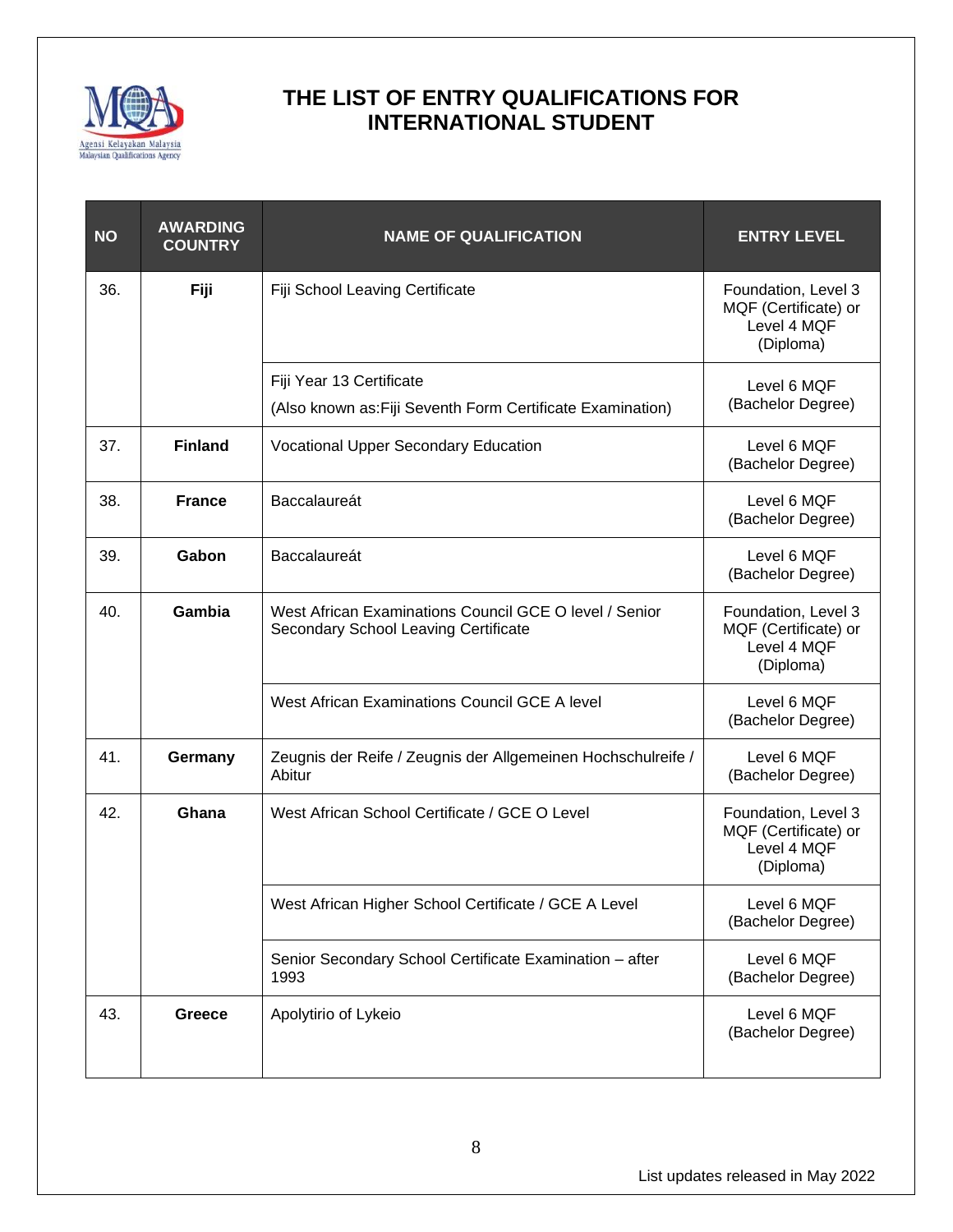

| <b>NO</b> | <b>AWARDING</b><br><b>COUNTRY</b> | <b>NAME OF QUALIFICATION</b>                                                                                                                              | <b>ENTRY LEVEL</b>                                                      |
|-----------|-----------------------------------|-----------------------------------------------------------------------------------------------------------------------------------------------------------|-------------------------------------------------------------------------|
| 44.       | Guyana                            | Caribbean Secondary Education Certificate in Business<br><b>Studies</b>                                                                                   | Foundation, Level 3<br>MQF (Certificate) or<br>Level 4 MQF<br>(Diploma) |
| 45.       | <b>Hong Kong</b>                  | Hong Kong Certificate of Education Examination (HKCEE)                                                                                                    | Foundation, Level 3<br>MQF (Certificate) or<br>Level 4 MQF<br>(Diploma) |
|           |                                   | Hong Kong Advanced Level Examination (HKALE)                                                                                                              | Level 6 MQF<br>(Bachelor Degree)                                        |
|           |                                   | Hong Kong Diploma Of Secondary Education Examination<br>(HKDSE)                                                                                           | Level 6 MQF<br>(Bachelor Degree)                                        |
| 46.       | <b>India</b>                      | Indian Certificate of Secondary Education (Standard X)                                                                                                    | Foundation, Level 3<br>MQF (Certificate) or<br>Level 4 MQF<br>(Diploma) |
|           |                                   | Secondary School Certificate (Standard X)                                                                                                                 | Foundation, Level 3<br>MQF (Certificate) or<br>Level 4 MQF<br>(Diploma) |
|           |                                   | All India Secondary School Certificate Examination (awarded<br>by Central Board of Secondary Education)                                                   | Foundation, Level 3<br>MQF (Certificate) or<br>Level 4 MQF<br>(Diploma) |
|           |                                   | Indian School Certificate (Standard XII)                                                                                                                  | Level 6 MQF<br>(Bachelor Degree)                                        |
|           |                                   | All India Senior School Certificate (awarded by Central Board<br>of Secondary Education)                                                                  | Level 6 MQF<br>(Bachelor Degree)                                        |
|           |                                   | Higher Secondary Course Certificate / Higher Secondary<br>School Certificate / Higher Secondary Certificate / Higher<br>School Certificate (Standard XII) | Level 6 MQF<br>(Bachelor Degree)                                        |
|           |                                   | Pre-Medical from Punjab University                                                                                                                        | Level 6 MQF<br>(Bachelor Degree)                                        |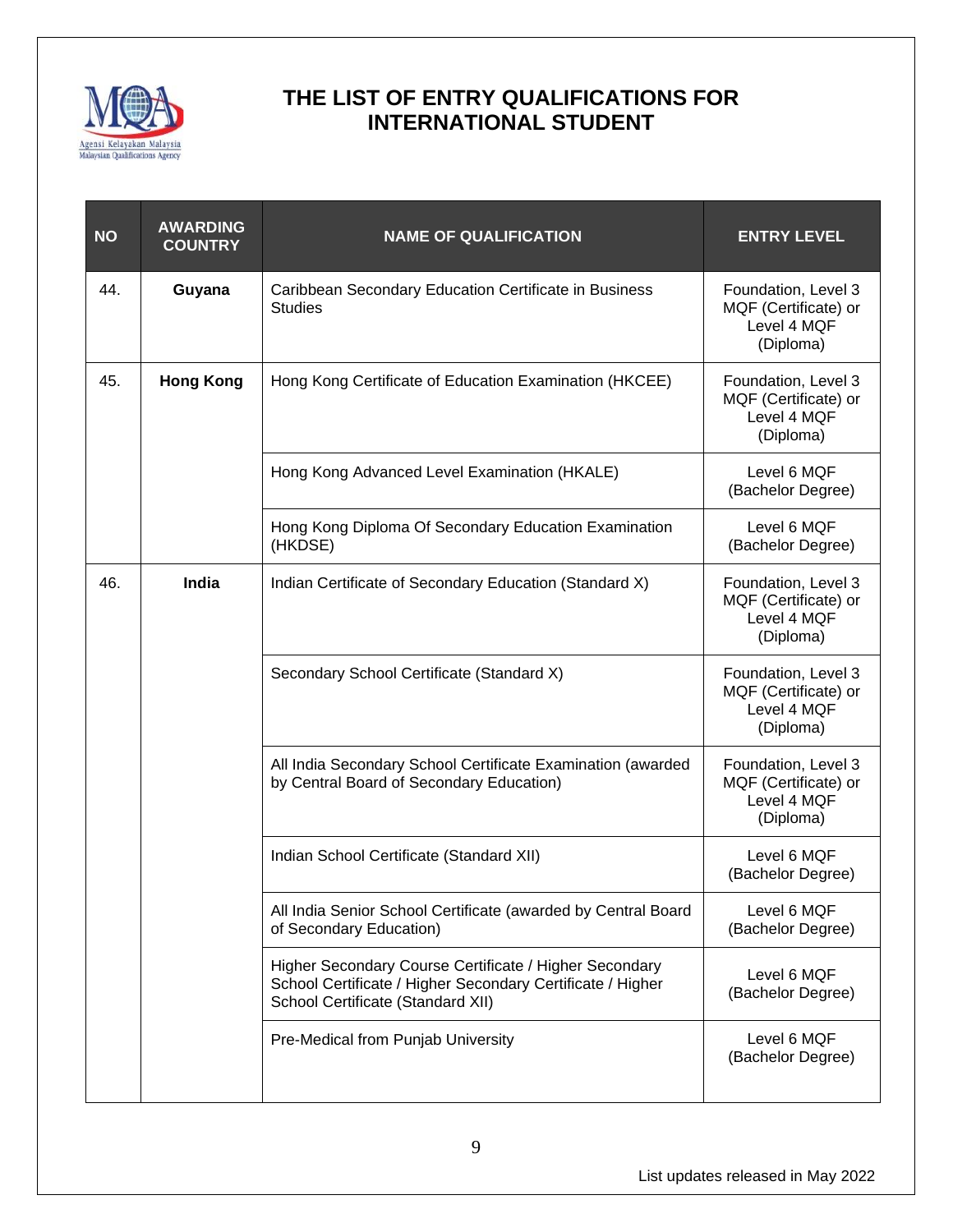

| <b>NO</b> | <b>AWARDING</b><br><b>COUNTRY</b> | <b>NAME OF QUALIFICATION</b>                                                                                                                                                                                             | <b>ENTRY LEVEL</b>                                                      |
|-----------|-----------------------------------|--------------------------------------------------------------------------------------------------------------------------------------------------------------------------------------------------------------------------|-------------------------------------------------------------------------|
|           |                                   | Pre-University Examination from Mahatma Gandhi University                                                                                                                                                                | Level 6 MQF<br>(Bachelor Degree)                                        |
|           |                                   | Certificate of Second Year Pre-University Examination issued<br>by Education Department of the Government of Karnataka                                                                                                   | Level 6 MQF<br>(Bachelor Degree)                                        |
|           |                                   | Intermediate Public Examination Year conducted by the<br>Board of Intermediate Education, Hyderabad, India                                                                                                               | Level 6 MQF<br>(Bachelor Degree)                                        |
|           |                                   | Higher Secondary Examination (Class XII) Certificate,<br>Government of Kerala, Board of Higher Secondary<br>Examination                                                                                                  | Level 6 MQF<br>(Bachelor Degree)                                        |
|           |                                   | Intermediate Pass Certificate (cum Memorandum of Marks),<br>Board of Intermediate Education, Andhra Pradesh                                                                                                              | Level 6 MQF<br>(Bachelor Degree)                                        |
|           |                                   | Marks Sheet, Bihar Intermediate Education Council, Patna                                                                                                                                                                 | Level 6 MQF<br>(Bachelor Degree)                                        |
|           |                                   | Senior Secondary School Examination, National Institute of<br>Open Schooling (previously known as National Open<br>School)                                                                                               | Level 6 MQF<br>(Bachelor Degree)                                        |
| 47.       | Indonesia                         | Ijazah Sekolah Menengah Umum (SMU) 3 / Ijazah Sekolah<br>Menengah Atas (SMA) / Ijazah Sekolah Menengah Kejuruan<br>(SMK) / Ijazah Madrasah Aliyah (bagi lulusan tahun 2014 dan<br>sebelumnya) dengan gred purata 5 - 5.9 | Foundation, Level 3<br>MQF (Certificate) or<br>Level 4 MQF<br>(Diploma) |
|           |                                   | Ijazah Sekolah Menengah Umum (SMU) 3 / Ijazah Sekolah<br>Menengah Atas (SMA) / Ijazah Sekolah Menengah Kejuruan<br>(SMK) / Ijazah Madrasah Aliyah (bagi lulusan tahun 2014 dan<br>sebelumnya) dengan gred purata 6 - 10  | Level 6 MQF<br>(Bachelor Degree)                                        |
|           |                                   | Ijazah Sekolah Menengah Umum (SMU) 3 / Ijazah Sekolah<br>Menengah Atas (SMA) / Ijazah Sekolah Menengah Kejuruan<br>(SMK) / Ijazah Madrasah Aliyah (bagi lulusan mulai tahun<br>2015) dengan gred purata $55 - 65$        | Foundation, Level 3<br>MQF (Certificate) or<br>Level 4 MQF<br>(Diploma) |
|           |                                   | Ijazah Sekolah Menengah Umum (SMU) 3 / Ijazah Sekolah<br>Menengah Atas (SMA) / Ijazah Sekolah Menengah Kejuruan<br>(SMK) / Ijazah Madrasah Aliyah (Aliyah (bagi lulusan mulai<br>tahun 2015) dengan gred purata 66 - 100 | Level 6 MQF<br>(Bachelor Degree)                                        |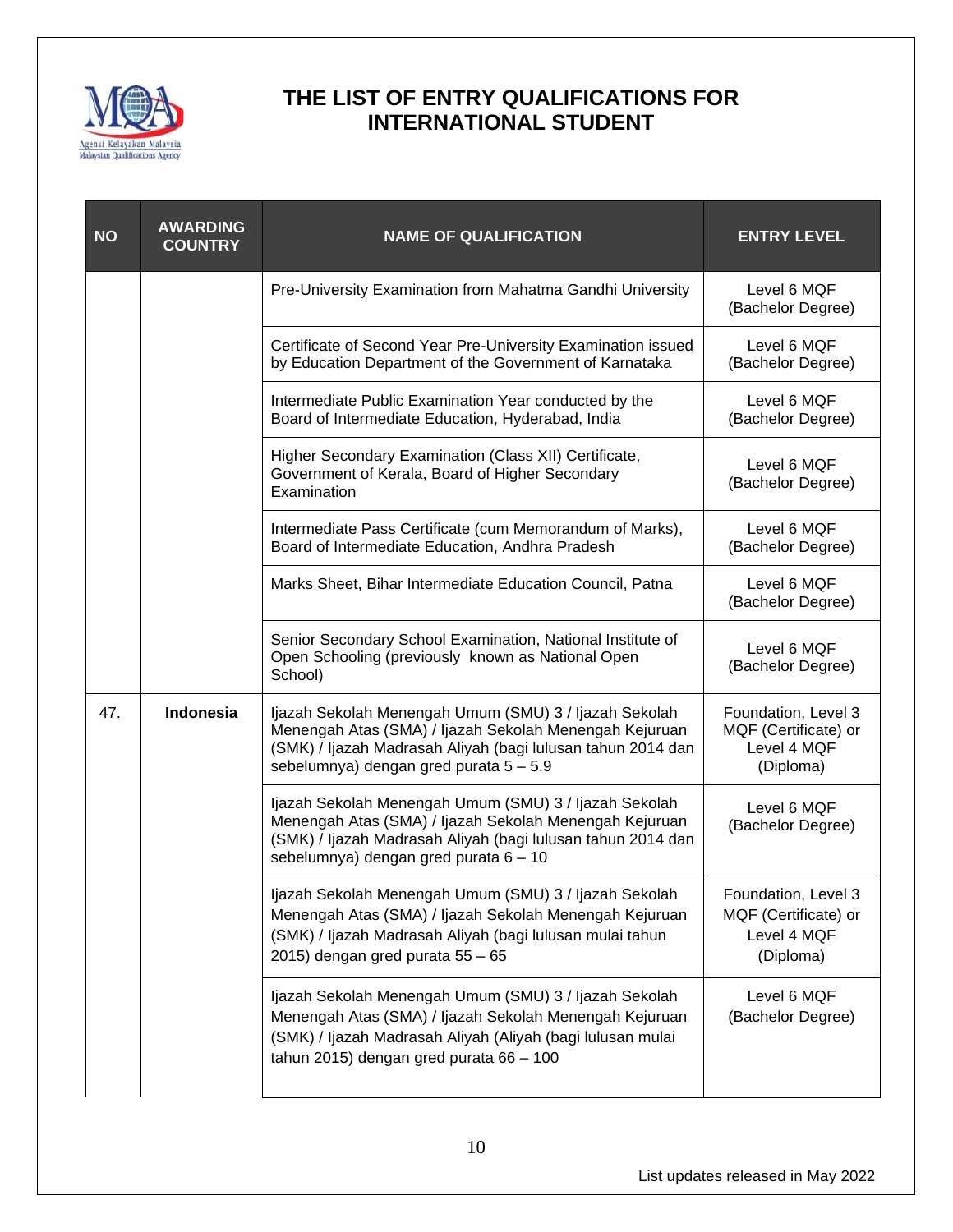

| <b>NO</b> | <b>AWARDING</b><br><b>COUNTRY</b> | <b>NAME OF QUALIFICATION</b>                                                                                                                                                                                  | <b>ENTRY LEVEL</b>                                                      |
|-----------|-----------------------------------|---------------------------------------------------------------------------------------------------------------------------------------------------------------------------------------------------------------|-------------------------------------------------------------------------|
|           |                                   | Ijazah Pendidikan Kesetaraan Program Paket C / Certificate<br>Equivalency Education Program Package C (bagi lulusan<br>mulai tahun 2015) dengan gred purata 55 - 65                                           | Foundation, Level 3<br>MQF (Certificate) or<br>Level 4 MQF<br>(Diploma) |
|           |                                   | Ijazah Pendidikan Kesetaraan Program Paket C / Certificate<br>Equivalency Education Program Package C (bagi lulusan<br>mulai tahun 2015) dengan gred purata 66 - 100                                          | Level 6 MQF<br>(Bachelor Degree)                                        |
| 48.       | Iran                              | High School Diploma                                                                                                                                                                                           | Level 6 MQF<br>(Bachelor Degree)                                        |
|           |                                   | High School Diploma and Pre-University Certificate<br>(Peeshdaneshgahe) - after 1992                                                                                                                          | Level 6 MQF<br>(Bachelor Degree)                                        |
|           |                                   | High School Diploma (Technical and Vocational Stream)<br>(also known as: Certificate of Completion of Vocational<br>Secondary Education) and Associate degree (also known<br>as: بيلمد فوق; (Higher Diploma)) | Level 6 MQF<br>(Bachelor Degree)                                        |
| 49.       | Iraq                              | Certificate of Preparatory Education) شهادة الدراسة الاعدادية / الثانوية<br>/ Secondary School Certificate)<br>(Also known as: Sixth Form Baccalaureate)                                                      | Level 6 MQF<br>(Bachelor Degree)                                        |
| 50.       | <b>Ireland</b>                    | Leaving Certificate at Ordinary / Standard Level Grades A-C<br>(Up to and including 2016)<br>Leaving Certificate at Ordinary / Standard Level Grades O1 -<br>O5 (From 2017)                                   | Foundation, Level 3<br>MQF (Certificate) or<br>Level 4 MQF<br>(Diploma) |
|           |                                   | Leaving Certificate passed at Higher / Honours Level Grades<br>A-C (Up to and including 2016)                                                                                                                 | Level 6 MQF<br>(Bachelor Degree)                                        |
|           |                                   | Leaving Certificate passed at Higher / Honours Level Grades<br>H1-H5 (From 2017)                                                                                                                              |                                                                         |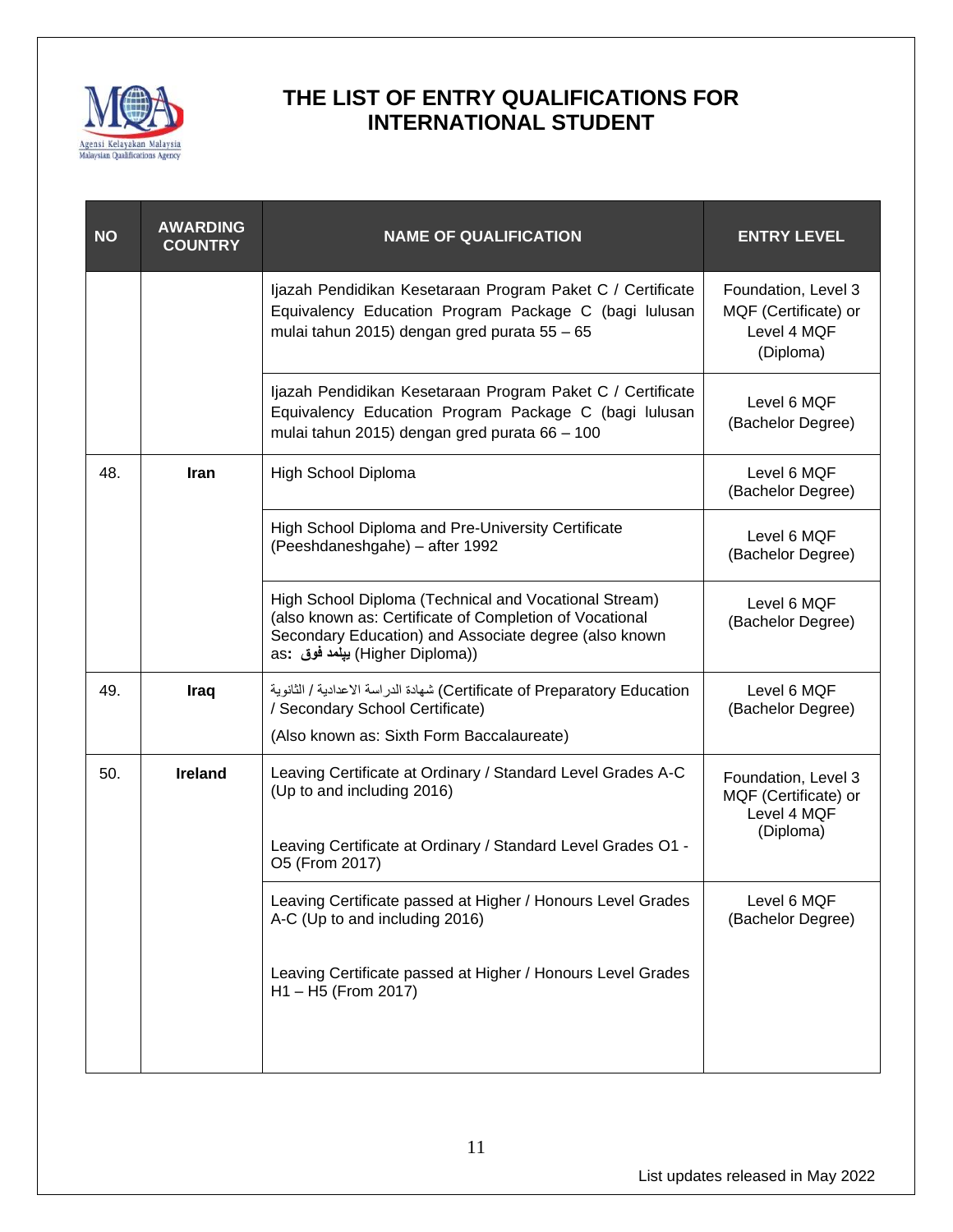

| <b>NO</b> | <b>AWARDING</b><br><b>COUNTRY</b> | <b>NAME OF QUALIFICATION</b>                                                                                                                             | <b>ENTRY LEVEL</b>                                                      |
|-----------|-----------------------------------|----------------------------------------------------------------------------------------------------------------------------------------------------------|-------------------------------------------------------------------------|
| 51.       | <b>Italy</b>                      | Diploma di Maturità (Classica/Scientifica/Tecnica/<br>Linguistica/Professionale/Magistrale/Artistica) - prior 1999                                       | Level 6 MQF<br>(Bachelor Degree)                                        |
|           |                                   | Esame di Stato - after1999                                                                                                                               | Level 6 MQF<br>(Bachelor Degree)                                        |
| 52.       | Japan                             | Upper Secondary School Leaving Certificate (Kotogakko<br>Sotsugyo Shomeisho)                                                                             | Level 6 MQF<br>(Bachelor Degree)                                        |
| 53.       | Jordan                            | Tawjihi (General Secondary Education Certificate)                                                                                                        | Level 6 MQF<br>(Bachelor Degree)                                        |
| 54.       | <b>Kazakhstan</b>                 | Certificate of Completed Secondary Education (11 years of<br>schooling - old curriculum)                                                                 | Foundation, Level 3<br>MQF (Certificate) or<br>Level 4 MQF<br>(Diploma) |
|           |                                   | Certificate of Completed Secondary Education (12 years of<br>schooling - new curriculum)                                                                 | Level 6 MQF<br>(Bachelor Degree)                                        |
|           |                                   | Diploma of Specialised Secondary Education (12 or 13 years<br>of schooling)                                                                              | Level 6 MQF<br>(Bachelor Degree)                                        |
| 55.       | Kenya                             | East African Certificate of Education (EACE) / Kenya<br>Certificate of Education (KCE) - prior 1988                                                      | Foundation, Level 3<br>MQF (Certificate) or<br>Level 4 MQF<br>(Diploma) |
|           |                                   | East African Advanced Certificate of Education (EAACE) /<br>Kenya Advanced Certificate of Education (KACE) - prior<br>1988                               | Level 6 MQF<br>(Bachelor Degree)                                        |
|           |                                   | Kenya Certificate of Secondary Education (KCSE)                                                                                                          | Level 6 MQF<br>(Bachelor Degree)                                        |
| 56.       | <b>Kuwait</b>                     | Shahadat-al-thanawia-al-a'ama (General Secondary School<br>Certificate)                                                                                  | Level 6 MQF<br>(Bachelor Degree)                                        |
| 57.       | Kyrgyzstan                        | Жалпы орто билим туралуу аттестат / Аттестат о среднем<br>(полном) образовании (Certificate of Completed Secondary<br>Education) (11 tahun persekolahan) | Foundation, Level 3<br>MQF (Certificate) or<br>Level 4 MQF<br>(Diploma) |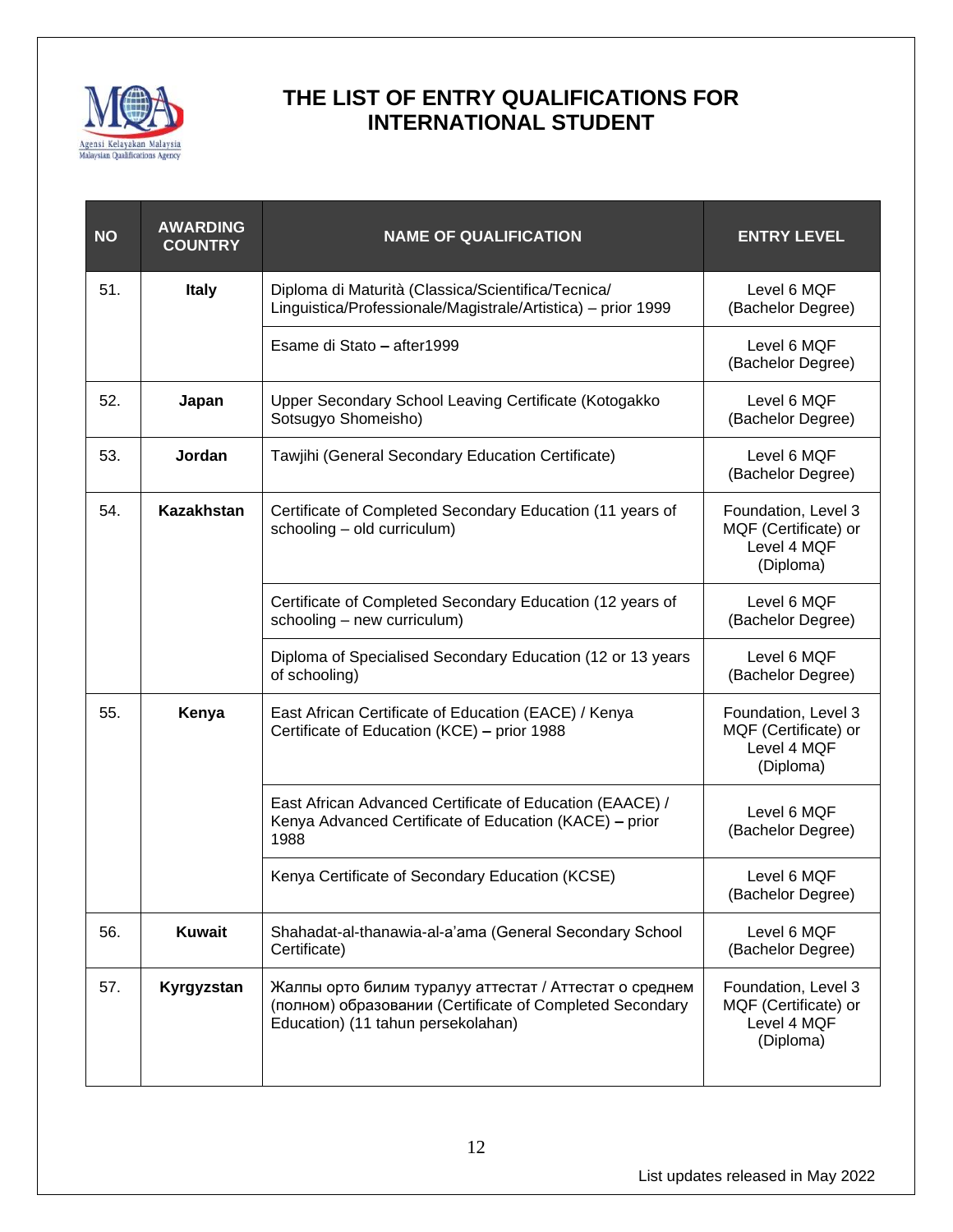

| <b>NO</b> | <b>AWARDING</b><br><b>COUNTRY</b> | <b>NAME OF QUALIFICATION</b>                                                                                      | <b>ENTRY LEVEL</b>                                                      |
|-----------|-----------------------------------|-------------------------------------------------------------------------------------------------------------------|-------------------------------------------------------------------------|
| 58.       | Laos                              | Upper Secondary School Diploma                                                                                    | Level 6 MQF                                                             |
|           |                                   | (also known as Baccalauréat)                                                                                      | (Bachelor Degree)                                                       |
| 59.       | Lebanon                           | Baccalauréat General (previously known as Baccalauréat II<br>before 1991)                                         | Level 6 MQF<br>(Bachelor Degree)                                        |
| 60.       | Lesotho                           | Cambridge Overseas School Certificate                                                                             | Level 6 MQF<br>(Bachelor Degree)                                        |
| 61.       | Liberia                           | Senior High School Certificate                                                                                    | Level 6 MQF<br>(Bachelor Degree)                                        |
| 62.       | Libya                             | Secondary School Certificate / Secondary Education<br>Certificate                                                 | Level 6 MQF<br>(Bachelor Degree)                                        |
| 63.       | <b>Macao</b>                      | Cambridge Overseas School Certificate (COSC) / GCE O<br>Level                                                     | Foundation, Level 3<br>MQF (Certificate) or<br>Level 4 MQF<br>(Diploma) |
|           |                                   | Cambridge Overseas Higher School Certificate (COHSC) /<br><b>GCE Advanced</b>                                     | Level 6 MQF<br>(Bachelor Degree)                                        |
|           |                                   | Ensino Secundário Complementar                                                                                    | Level 6 MQF<br>(Bachelor Degree)                                        |
| 64.       | <b>Macedonia</b>                  | Matura / Secondary School Leaving Diploma                                                                         | Level 6 MQF<br>(Bachelor Degree)                                        |
| 65.       | Madagascar                        | Diplôme de Bachelier de l'Enseignement Secondaire                                                                 | Level 6 MQF                                                             |
|           |                                   | (Also known as Diplôme du Baccalauréat de l'Enseignement<br>Secondaire / Diplôme du Baccalauréat du Second Degré) | (Bachelor Degree)                                                       |
| 66.       | <b>Malawi</b>                     | Malawi School Certificate of Education                                                                            | Level 6 MQF<br>(Bachelor Degree)                                        |
| 67.       | <b>Mali</b>                       | Baccalauréat                                                                                                      | Level 6 MQF<br>(Bachelor Degree)                                        |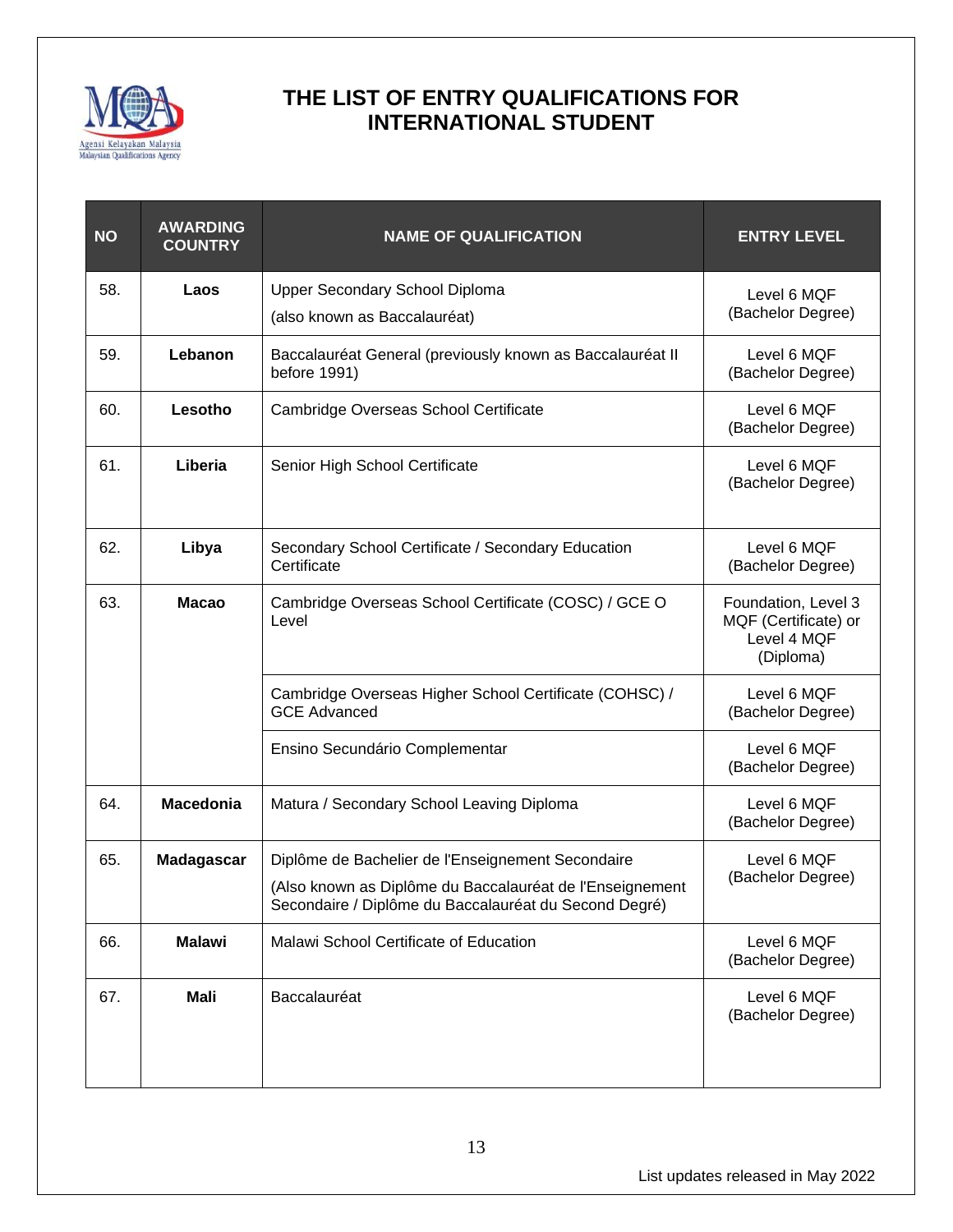

| <b>NO</b> | <b>AWARDING</b><br><b>COUNTRY</b> | <b>NAME OF QUALIFICATION</b>                                                                                                                                                        | <b>ENTRY LEVEL</b>                                                      |
|-----------|-----------------------------------|-------------------------------------------------------------------------------------------------------------------------------------------------------------------------------------|-------------------------------------------------------------------------|
| 68.       | <b>Maldives</b>                   | UCLES O level / Secondary School Certificate (SSC)                                                                                                                                  | Foundation, Level 3<br>MQF (Certificate) or<br>Level 4 MQF<br>(Diploma) |
|           |                                   | UCLES A level / Higher Secondary School Certificate (HSC)                                                                                                                           | Level 6 MQF<br>(Bachelor Degree)                                        |
| 69.       | <b>Mauritania</b>                 | Diplôme de Bachelier de l'Enseignement du Second Degré<br>(Baccalauréat)                                                                                                            | Level 6 MQF<br>(Bachelor Degree)                                        |
|           |                                   | Diplôme d'Etudes Universitaires Générales (DEUG)                                                                                                                                    | Level 6 MQF<br>(Bachelor Degree)                                        |
| 70.       | <b>Mauritius</b>                  | Cambridge Overseas School Certificate / GCE O Level                                                                                                                                 | Foundation, Level 3<br>MQF (Certificate) or<br>Level 4 MQF<br>(Diploma) |
|           |                                   | Cambridge Overseas Higher School Certificate / GCE A<br>Level                                                                                                                       | Level 6 MQF<br>(Bachelor Degree)                                        |
| 71.       | <b>Mexico</b>                     | <b>Bachillerato</b>                                                                                                                                                                 | Level 6 MQF<br>(Bachelor Degree)                                        |
| 72.       | <b>Mongolia</b>                   | Бурэн дунд боловсролын унэмлэх (Certificate of Complete<br>Secondary Education)<br>For graduates before 2016 who studied 10-year school<br>$\blacksquare$<br>system (old structure) | Foundation, Level 3<br>MQF (Certificate) or<br>Level 4 MQF<br>(Diploma) |
| 73.       | Montenegro                        | Диплома о положеном матурском испиту / Diploma о<br>položenom maturskom ispitu<br>Matura / Secondary School Leaving Diploma                                                         | Level 6 MQF<br>(Bachelor Degree)                                        |
|           |                                   |                                                                                                                                                                                     |                                                                         |
| 74.       | <b>Morocco</b>                    | Attestation du Baccalauréat<br>/ شهادة البكالوريا (Also known as (Diplôme du Baccalauréat)<br>(شهادة التعليم الثانوي (Baccalauréat de l'enseignement secondaire)                    | Level 6 MQF<br>(Bachelor Degree)                                        |
| 75.       | Mozambique                        | Certificado de Habilitações Literarias                                                                                                                                              | Level 6 MQF<br>(Bachelor Degree)                                        |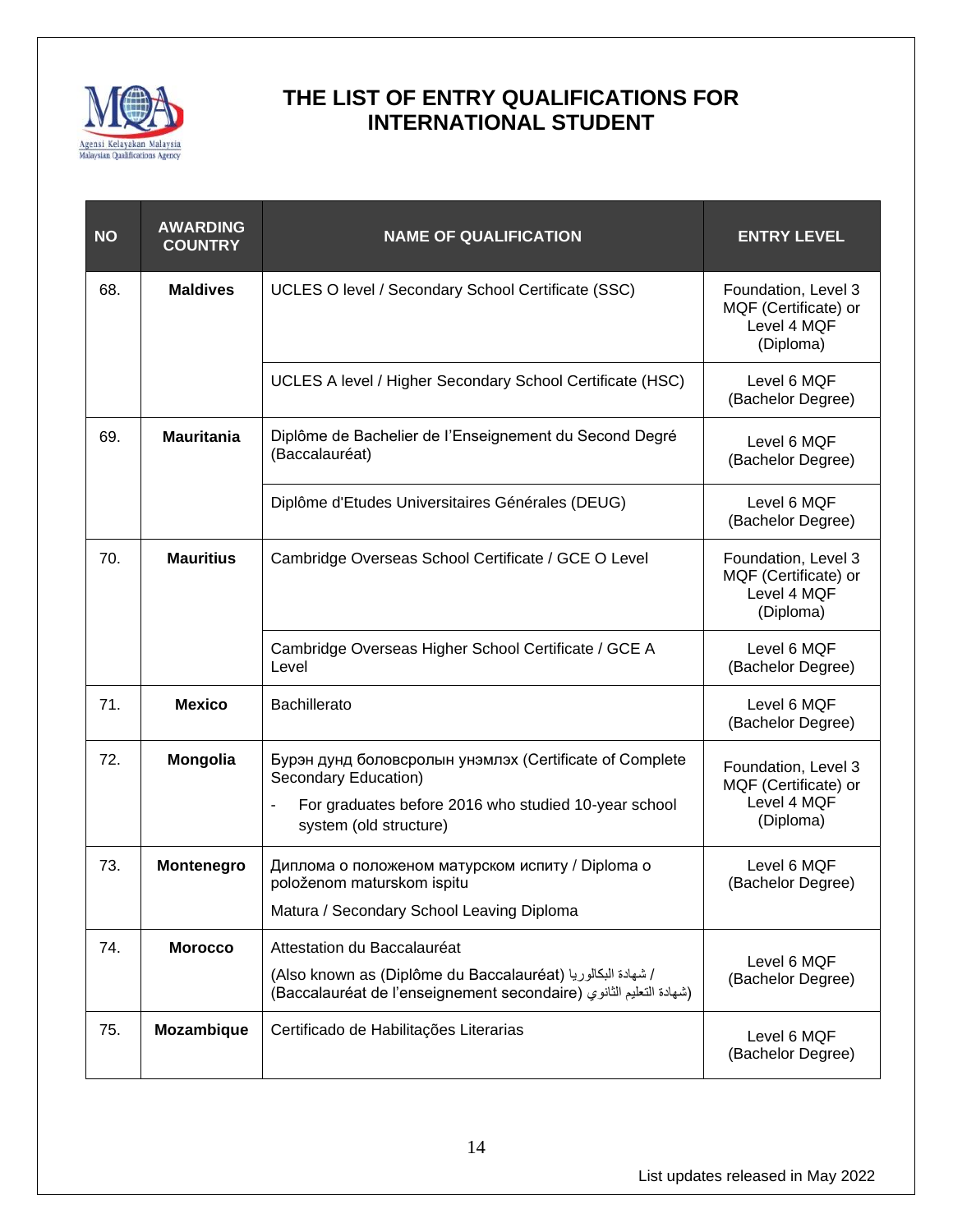

| <b>NO</b> | <b>AWARDING</b><br><b>COUNTRY</b> | <b>NAME OF QUALIFICATION</b>                                                                                            | <b>ENTRY LEVEL</b>                                                      |
|-----------|-----------------------------------|-------------------------------------------------------------------------------------------------------------------------|-------------------------------------------------------------------------|
| 76.       | <b>Myanmar</b>                    | Basic Education High School Examination (also known as<br>Matriculation Examination)                                    | Foundation, Level 3<br>MQF (Certificate) or<br>Level 4 MQF<br>(Diploma) |
| 77.       | <b>Namibia</b>                    | <b>IGCSE</b> (International General Certificate of Secondary<br>Education)                                              | Foundation, Level 3<br>MQF (Certificate) or<br>Level 4 MQF<br>(Diploma) |
|           |                                   | Cambridge School Certificate (CSC) / Cambridge Overseas<br>School Certificate (COSC) / GCE O Level                      | Foundation, Level 3<br>MQF (Certificate) or<br>Level 4 MQF<br>(Diploma) |
|           |                                   | HIGCSE (Higher International General Certificate of<br>Secondary Education)                                             | Level 6 MQF<br>(Bachelor Degree)                                        |
|           |                                   | Cambridge Overseas Higher School Certificate (COHSC) /<br><b>GCE A Level</b>                                            | Level 6 MQF<br>(Bachelor Degree)                                        |
|           |                                   | Namibia Senior Secondary Certificate (Higher Level)                                                                     | Level 6 MQF<br>(Bachelor Degree)                                        |
| 78.       | <b>Nepal</b>                      | Secondary Education Examination (SEE)<br>(also known as School Leaving Certificate Examination)                         | Foundation, Level 3<br>MQF (Certificate) or<br>Level 4 MQF<br>(Diploma) |
|           |                                   | <b>Higher Secondary Education Certificate (HSEC)</b>                                                                    | Level 6 MQF<br>(Bachelor Degree)                                        |
| 79.       | <b>Netherlands</b>                | Voorbereidend Middelbaar Beroepsonderwijs (VMBO)<br>diploma [theoretische / gemengde / kaderberoepsgerichte<br>leerweg] | Foundation, Level 3<br>MQF (Certificate) or<br>Level 4 MQF<br>(Diploma) |
|           |                                   | MBO Middlebaar Beroepsonderwijs diploma                                                                                 | Foundation, Level 3<br>MQF (Certificate) or<br>Level 4 MQF<br>(Diploma) |
|           |                                   | Hoger Algemeen Voortgezet Onderwijs (HAVO) Diploma                                                                      | Level 6 MQF<br>(Bachelor Degree)                                        |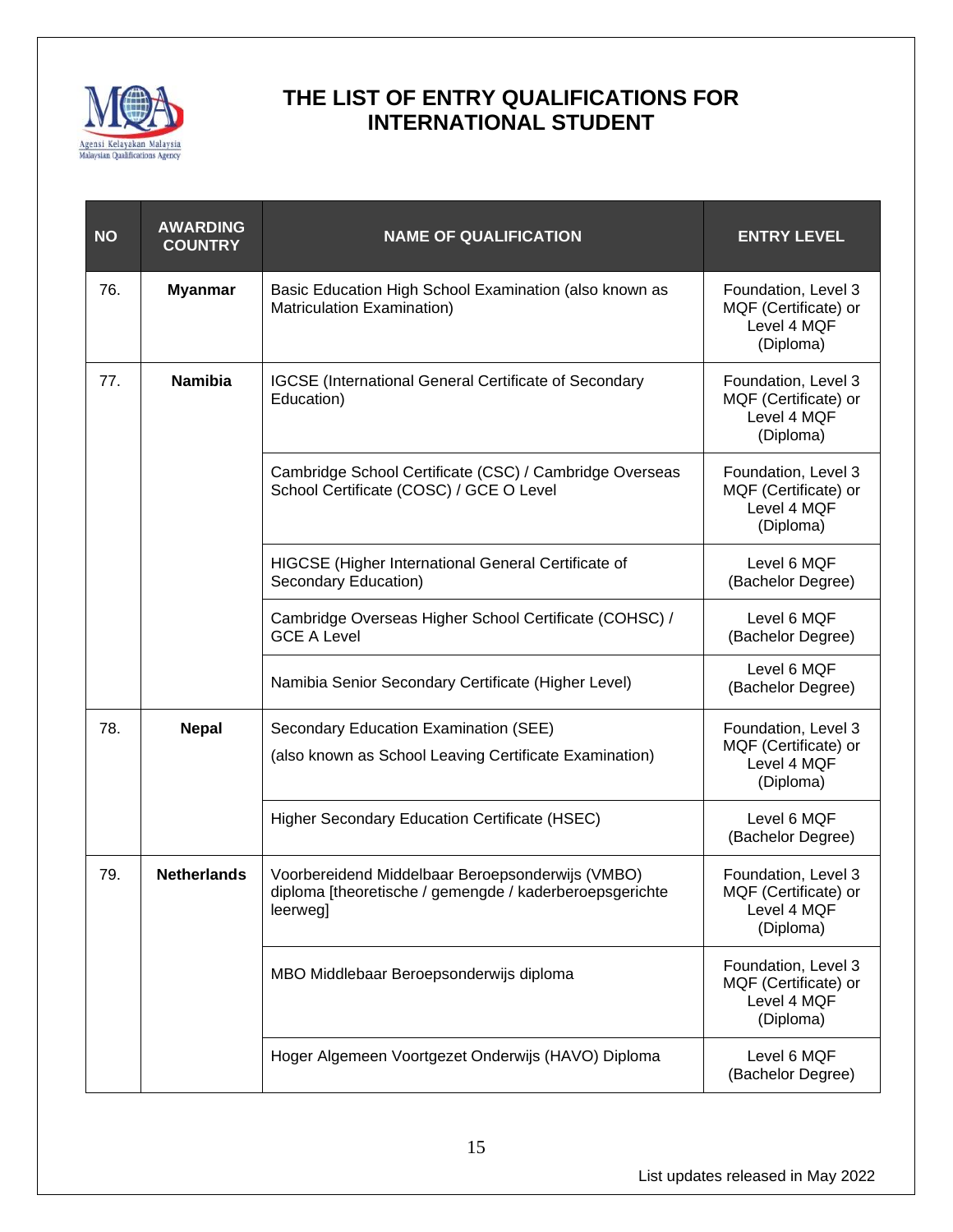

| <b>NO</b> | <b>AWARDING</b><br><b>COUNTRY</b> | <b>NAME OF QUALIFICATION</b>                                                                                                                                                       | <b>ENTRY LEVEL</b>                                                      |
|-----------|-----------------------------------|------------------------------------------------------------------------------------------------------------------------------------------------------------------------------------|-------------------------------------------------------------------------|
|           |                                   | Voorbereidend Wetenschappelijk Onderwijs (VWO)<br>(Gymnasium A/B and Atheneum A/B) Diploma                                                                                         | Level 6 MQF<br>(Bachelor Degree)                                        |
| 80.       | <b>New Zealand</b>                | National Certificate in Educational Achievement (NCEA)<br>Level <sub>2</sub>                                                                                                       | Foundation, Level 3<br>MQF (Certificate) or<br>Level 4 MQF<br>(Diploma) |
|           |                                   | National Certificate in Educational Achievement (NCEA)<br>Level 3                                                                                                                  | Level 6 MQF<br>(Bachelor Degree)                                        |
| 81.       | Nicaragua                         | <b>Bachillerato</b>                                                                                                                                                                | Foundation, Level 3<br>MQF (Certificate) or<br>Level 4 MQF<br>(Diploma) |
| 82.       | <b>Niger</b>                      | Baccalauréat / Diplôme de Bachelier de l'Enseignement du<br>Second Degré                                                                                                           | Level 6 MQF<br>(Bachelor Degree)                                        |
| 83.       | Nigeria                           | West African School Certificate / GCE O Level - prior 1989                                                                                                                         | Foundation, Level 3<br>MQF (Certificate) or<br>Level 4 MQF<br>(Diploma) |
|           |                                   | West African GCE A Level - prior 1989                                                                                                                                              | Level 6 MQF<br>(Bachelor Degree)                                        |
|           |                                   | West African Senior School Certificate (awarded by West<br>African Examinations Council (WAEC)) / Senior School<br>Certificate (awarded by National Examinations Council<br>(NECO) | Level 6 MQF<br>(Bachelor Degree)                                        |
| 84.       | Non-country<br>specific           | International Baccalaureate Middle Years Programme<br>Certificate                                                                                                                  | Foundation, Level 3<br>MQF (Certificate) or<br>Level 4 MQF<br>(Diploma) |
|           |                                   | International Baccalaureate Diploma                                                                                                                                                | Level 6 MQF<br>(Bachelor Degree)                                        |
|           |                                   | International Baccalaureate Career-related Programme<br>(IBCP)                                                                                                                     | Level 6 MQF<br>(Bachelor Degree)                                        |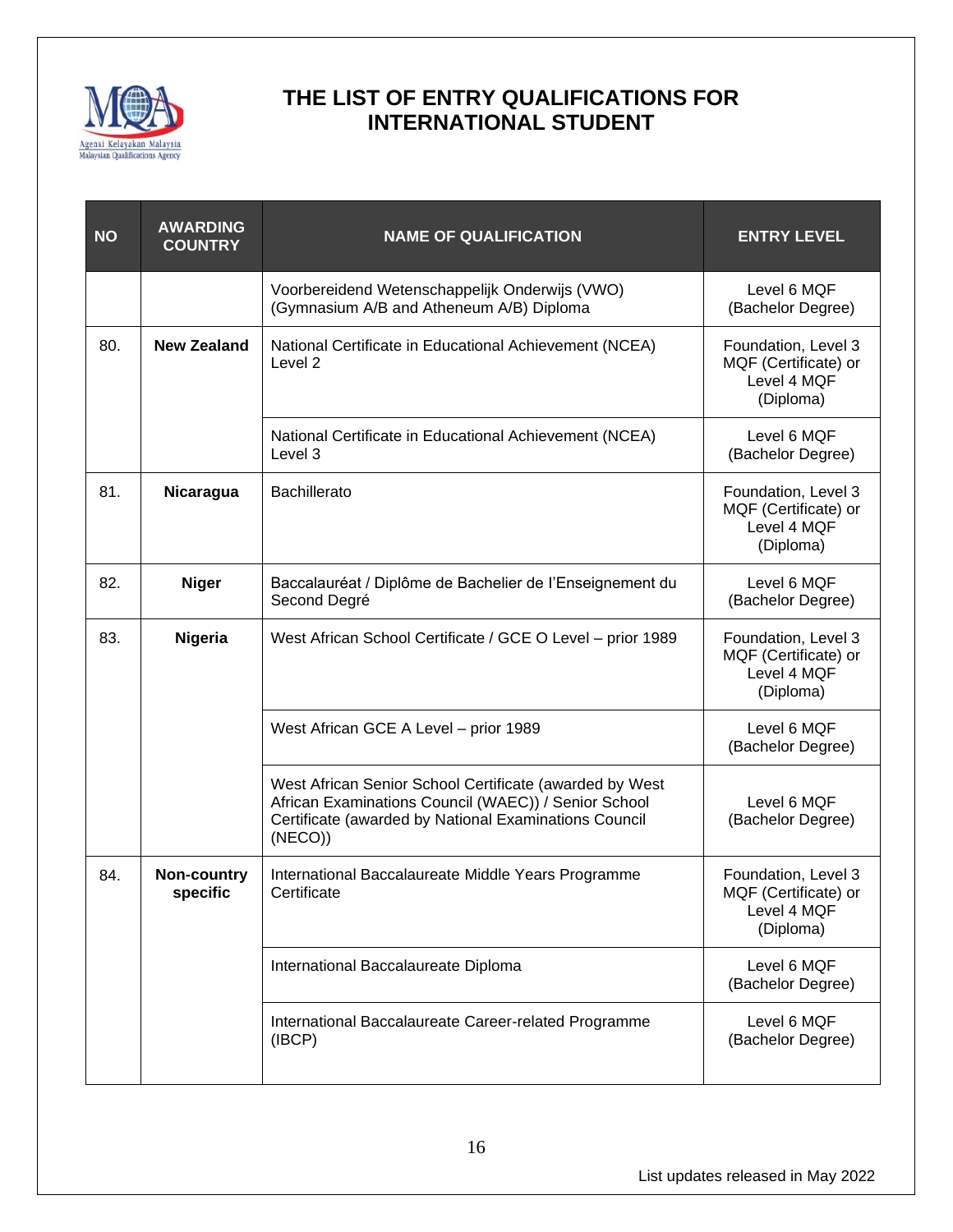

| <b>NO</b> | <b>AWARDING</b><br><b>COUNTRY</b> | <b>NAME OF QUALIFICATION</b>                                                                                                                                                           | <b>ENTRY LEVEL</b>                                                      |
|-----------|-----------------------------------|----------------------------------------------------------------------------------------------------------------------------------------------------------------------------------------|-------------------------------------------------------------------------|
| 85.       | <b>North Korea</b>                | High School Diploma                                                                                                                                                                    | Foundation, Level 3<br>MQF (Certificate) or<br>Level 4 MQF<br>(Diploma) |
| 86.       | <b>Norway</b>                     | Vitnemål for Videregående Opplæring (Leaving Certificate<br>from Upper Secondary School) / Vitnemål fra den<br>Videregående Skole (Leaving Certificate from Upper<br>Secondary School) | Level 6 MQF<br>(Bachelor Degree)                                        |
| 87.       | Oman                              | Thanawiya amma (Secondary School Leaving Certificate /<br>General Secondary School Certificate)                                                                                        | Level 6 MQF<br>(Bachelor Degree)                                        |
|           |                                   | One year Certificate / Foundation Year                                                                                                                                                 | Level 6 MQF<br>(Bachelor Degree)                                        |
|           |                                   | <b>General Education Diploma</b>                                                                                                                                                       | Level 6 MQF<br>(Bachelor Degree)                                        |
| 88.       | <b>Pakistan</b>                   | Secondary School Certificate (SSC) / Matriculation                                                                                                                                     | Foundation, Level 3<br>MQF (Certificate) or<br>Level 4 MQF<br>(Diploma) |
|           |                                   | Higher Secondary Certificate (HSC) / Intermediate                                                                                                                                      | Level 6 MQF<br>(Bachelor Degree)                                        |
| 89.       | <b>Palestine</b>                  | Tawjihi (Certificate of General Secondary Education<br>Examination)                                                                                                                    | Level 6 MQF<br>(Bachelor Degree)                                        |
| 90.       | Panama                            | <b>Bachillerato</b>                                                                                                                                                                    | Level 6 MQF<br>(Bachelor Degree)                                        |
|           |                                   | <b>High School Graduation Diploma</b>                                                                                                                                                  | Level 6 MQF<br>(Bachelor Degree)                                        |
| 91.       | <b>Papua New</b><br>Guinea        | School Certificate (Grade 10)                                                                                                                                                          | Foundation, Level 3<br>MQF (Certificate) or<br>Level 4 MQF<br>(Diploma) |
|           |                                   | <b>Higher School Certificate</b>                                                                                                                                                       | Level 6 MQF<br>(Bachelor Degree)                                        |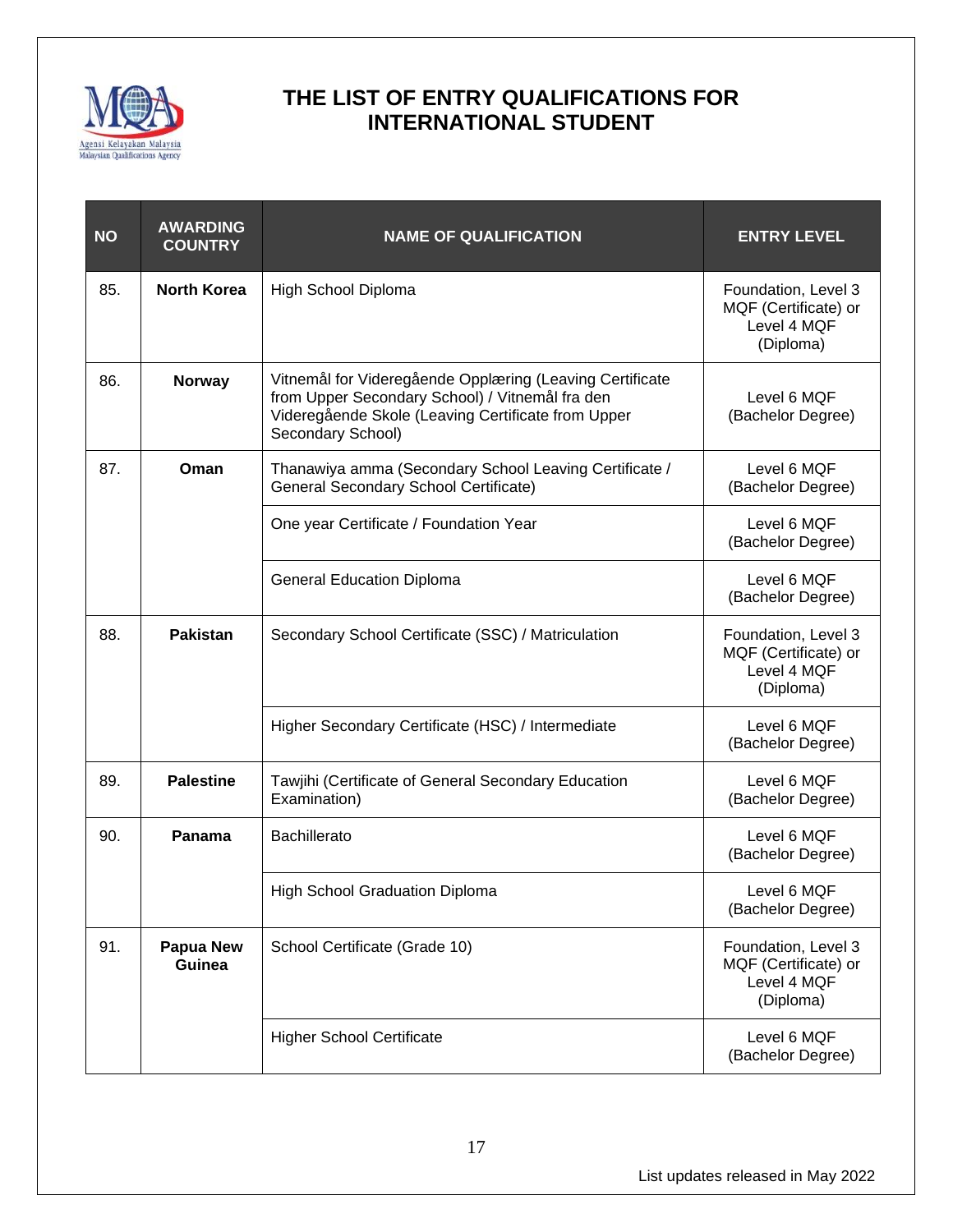

| <b>NO</b> | <b>AWARDING</b><br><b>COUNTRY</b> | <b>NAME OF QUALIFICATION</b>                                                                                                      | <b>ENTRY LEVEL</b>                                                      |
|-----------|-----------------------------------|-----------------------------------------------------------------------------------------------------------------------------------|-------------------------------------------------------------------------|
| 92.       | <b>Philippines</b>                | High School Diploma (10-year curriculum)                                                                                          | Foundation, Level 3<br>MQF (Certificate) or<br>Level 4 MQF<br>(Diploma) |
|           |                                   | High School Diploma (12-year curriculum)                                                                                          | Level 6 MQF<br>(Bachelor Degree)                                        |
| 93.       | <b>Poland</b>                     | Swiadectwo Dojrzalości / Matura                                                                                                   | Level 6 MQF<br>(Bachelor Degree)                                        |
| 94.       | Portugal                          | Diploma Nível Secundário de Educação / Certificado Nível<br>Secundário de Educação                                                | Level 6 MQF<br>(Bachelor Degree)                                        |
| 95.       | Qatar                             | (General Secondary Education Certificate) شهادة الثانوية العامة<br>(also known as: 'Shahadat Al-Thanawaya Al-Aama')               | Level 6 MQF<br>(Bachelor Degree)                                        |
|           |                                   | Qatar Senior School) الشهادة الثانوية العامة للمدارس المستقلة<br>Certificate)<br>(also known as: 'Shahadat Al-Thanawaya Al-Aama') | Level 6 MQF<br>(Bachelor Degree)                                        |
| 96.       | <b>Republic of</b><br>Guinea      | Baccalauréat Unique / Baccalauréat 2ème parti (13 tahun<br>persekolahan)                                                          | Level 6 MQF<br>(Bachelor Degree)                                        |
| 97.       | <b>Russia</b>                     | Аттестат о среднем (полном) общем образовании<br>(Certificate of Secondary (Complete) General Education)                          | Foundation, Level 3<br>MQF (Certificate) or<br>Level 4 MQF<br>(Diploma) |
|           |                                   | Свидетельство о результатах ЕГЭ (единого<br>государственного экзамена) (Certificate of Unified State<br>Examination)              | Level 6 MQF<br>(Bachelor Degree)                                        |
| 98.       | Rwanda                            | Ordinary Level Certificate of Education                                                                                           | Foundation, Level 3<br>MQF (Certificate) or<br>Level 4 MQF<br>(Diploma) |
|           |                                   | Advanced General Certificate of Secondary Education                                                                               | Level 6 MQF<br>(Bachelor Degree)                                        |
|           |                                   | Diplôme des Humanités Complètes (Diplôme de Fin d'Etudes<br>Secondaires prior 1994)                                               | Level 6 MQF<br>(Bachelor Degree)                                        |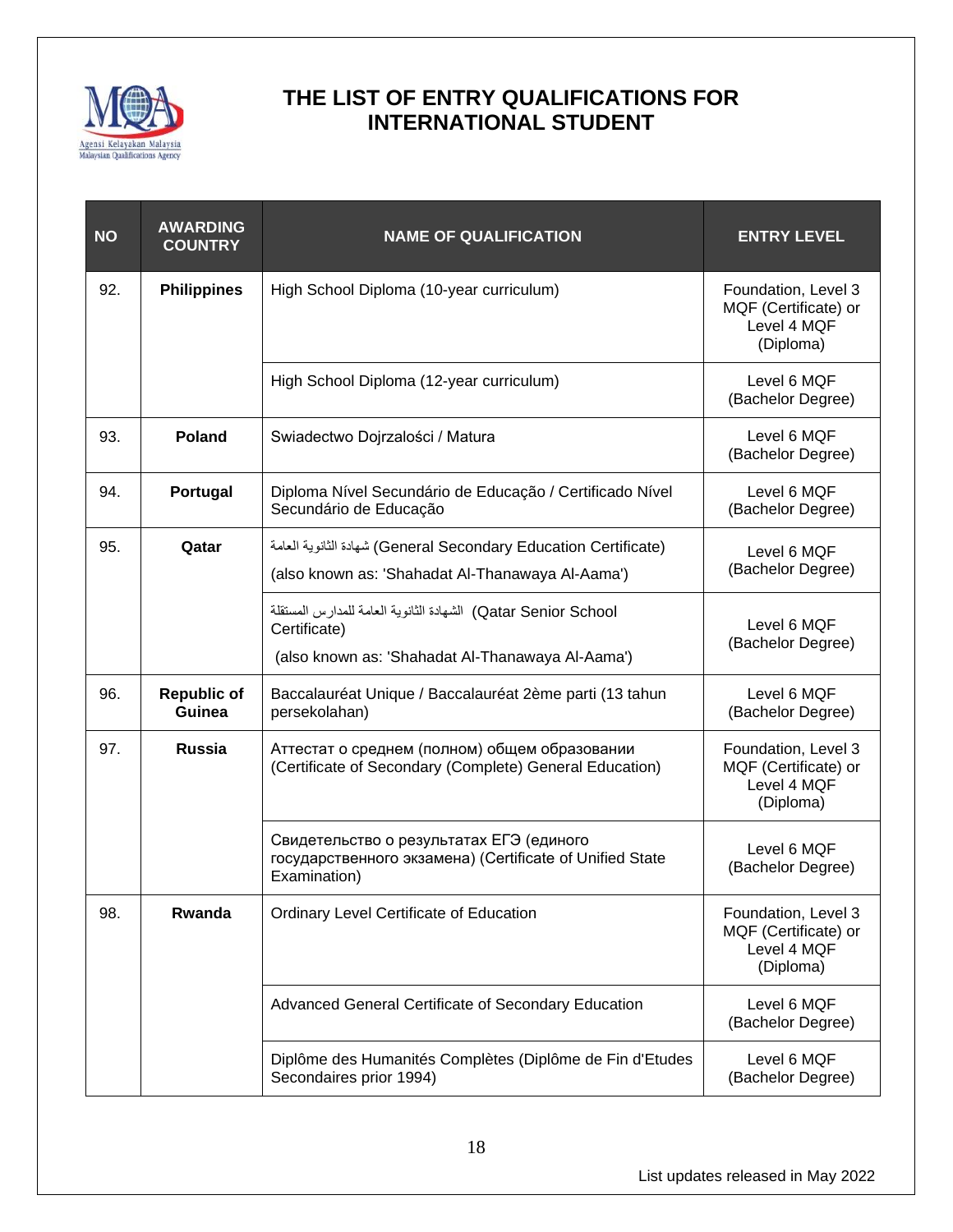

| <b>NO</b> | <b>AWARDING</b><br><b>COUNTRY</b> | <b>NAME OF QUALIFICATION</b>                                                                                                                 | <b>ENTRY LEVEL</b>                                                      |
|-----------|-----------------------------------|----------------------------------------------------------------------------------------------------------------------------------------------|-------------------------------------------------------------------------|
| 99.       | Saudi Arabia                      | Tawjihiyah (General Secondary Education Certificate)                                                                                         | Level 6 MQF<br>(Bachelor Degree)                                        |
| 100.      | <b>Scotland</b>                   | Scottish Certificate of Education (SCE) (Standard Grade)<br>(awarded by Scottish Examination Board)                                          | Foundation, Level 3<br>MQF (Certificate) or<br>Level 4 MQF<br>(Diploma) |
|           |                                   | Scottish Qualification Certificate (SQC) (Standard Grade) by<br>Scottish Qualifications Authority (SQA)                                      | Foundation, Level 3<br>MQF (Certificate) or<br>Level 4 MQF<br>(Diploma) |
|           |                                   | Scottish Qualification Certificate (SQC) (National 5) by<br>Scottish Qualifications Authority (SQA)                                          | Foundation, Level 3<br>MQF (Certificate) or<br>Level 4 MQF<br>(Diploma) |
|           |                                   | Scottish Certificate of Education (SCE) (Higher Grade)<br>(awarded by Scottish Examination Board)                                            | Level 6 MQF<br>(Bachelor Degree)                                        |
|           |                                   | Scottish Qualification Certificate (SQC) (Higher Grade) by<br>Scottish Qualifications Authority (SQA)                                        | Level 6 MQF<br>(Bachelor Degree)                                        |
| 101.      | Senegal                           | Diplôme de Bachelier de l'Enseignement du Second Degré /<br>Diplôme de Bachelier de l'Enseignement Secondaire<br>Also known as: Baccalauréat | Level 6 MQF<br>(Bachelor Degree)                                        |
| 102.      | <b>Serbia</b>                     | Secondary School Leaving Diploma / Matura                                                                                                    | Level 6 MQF<br>(Bachelor Degree)                                        |
| 103.      | <b>Seychelles</b>                 | National Examinations of Year 11 (Secondary V)                                                                                               | Foundation, Level 3<br>MQF (Certificate) or<br>Level 4 MQF<br>(Diploma) |
| 104.      | <b>Sierra Leone</b>               | West African School Certificate (WASC) / GCE O level /<br>Cambridge Overseas School Certificate (COSC)                                       | Foundation, Level 3<br>MQF (Certificate) or<br>Level 4 MQF<br>(Diploma) |
|           |                                   | West African Higher School Certificate (WAHSC) / GCE A<br>level / Cambridge Overseas Higher School Certificate<br>(COHSC)                    | Level 6 MQF<br>(Bachelor Degree)                                        |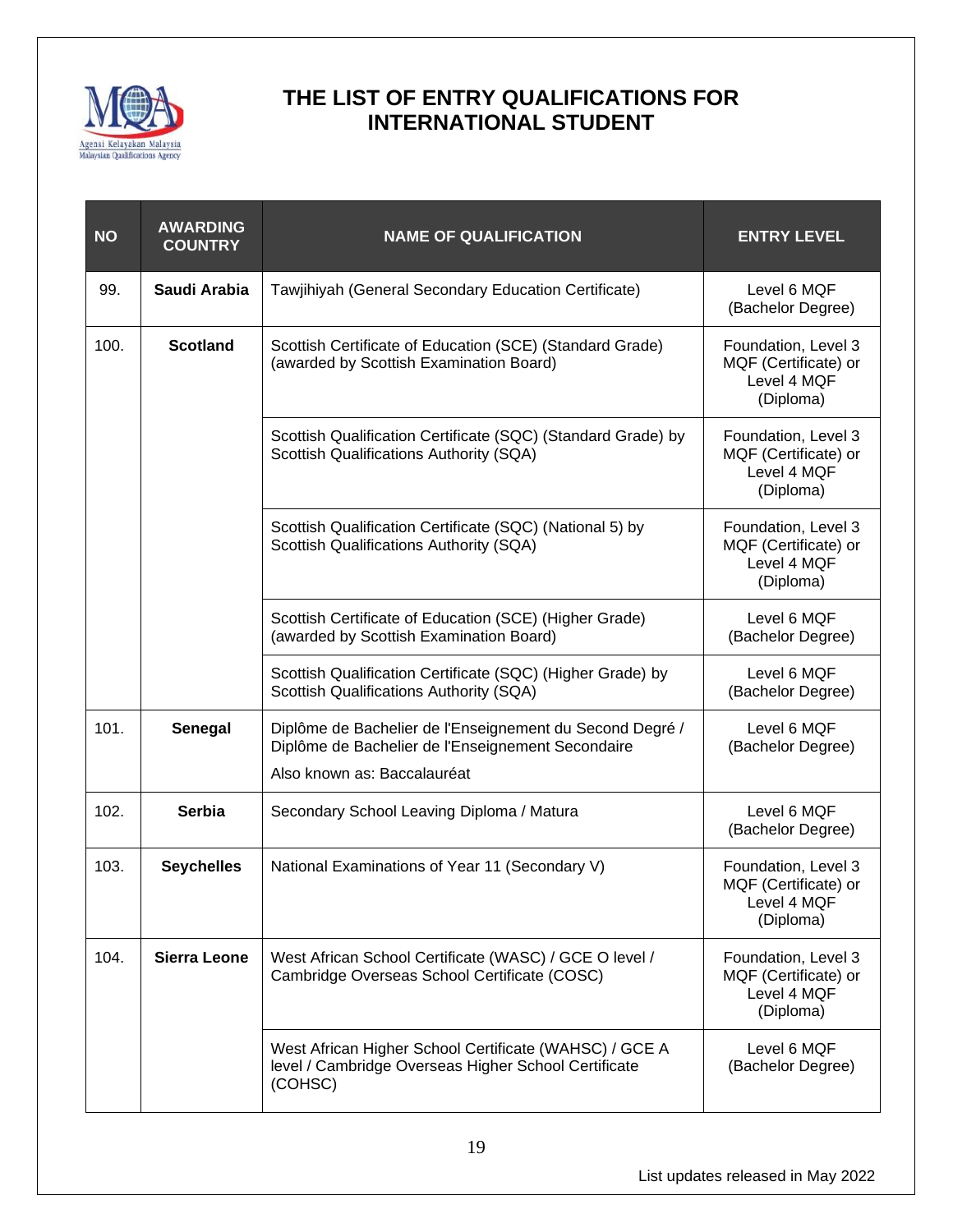

| <b>NO</b> | <b>AWARDING</b><br><b>COUNTRY</b> | <b>NAME OF QUALIFICATION</b>                                                     | <b>ENTRY LEVEL</b>                                                      |
|-----------|-----------------------------------|----------------------------------------------------------------------------------|-------------------------------------------------------------------------|
|           |                                   | Senior School Certificate                                                        | Level 6 MQF<br>(Bachelor Degree)                                        |
| 105.      | <b>Singapore</b>                  | Singapore / Cambridge GCE O level                                                | Foundation, Level 3<br>MQF (Certificate) or<br>Level 4 MQF<br>(Diploma) |
|           |                                   | Singapore / Cambridge GCE A level                                                | Level 6 MQF<br>(Bachelor Degree)                                        |
|           |                                   | NUS High School Diploma (daripada NUS High School of<br>Mathematics and Science) | Level 6 MQF<br>(Bachelor Degree)                                        |
|           |                                   | Pra U <sub>2</sub>                                                               | Level 6 MQF<br>(Bachelor Degree)                                        |
|           |                                   | Diploma from Polytehnics                                                         | Level 6 MQF<br>(Bachelor Degree)                                        |
| 106.      | <b>Slovakia</b>                   | Vysvedčenie o maturitnej skúške (Secondary School Leaving<br>Certificate)        | Level 6 MQF<br>(Bachelor Degree)                                        |
| 107.      | <b>Slovenia</b>                   | Maturitetno spričevalo (Matura Certificate)                                      | Level 6 MQF<br>(Bachelor Degree)                                        |
|           |                                   | Spričevalo o poklicni maturi (Vocational Matura)                                 | Level 4 MQF<br>(Diploma)                                                |
| 108.      | Sri Lanka                         | Sri Lankan General Certificate of Education (Ordinary Level)                     | Foundation, Level 3<br>MQF (Certificate) or<br>Level 4 MQF<br>(Diploma) |
|           |                                   | Sri Lankan General Certificate of Education (Advanced<br>Level)                  | Level 6 MQF<br>(Bachelor Degree)                                        |
| 109.      | <b>Somalia</b>                    | Shahaadada Dugsiga Sare (Secondary School Leaving<br>Certificate)                | Level 6 MQF<br>(Bachelor Degree)                                        |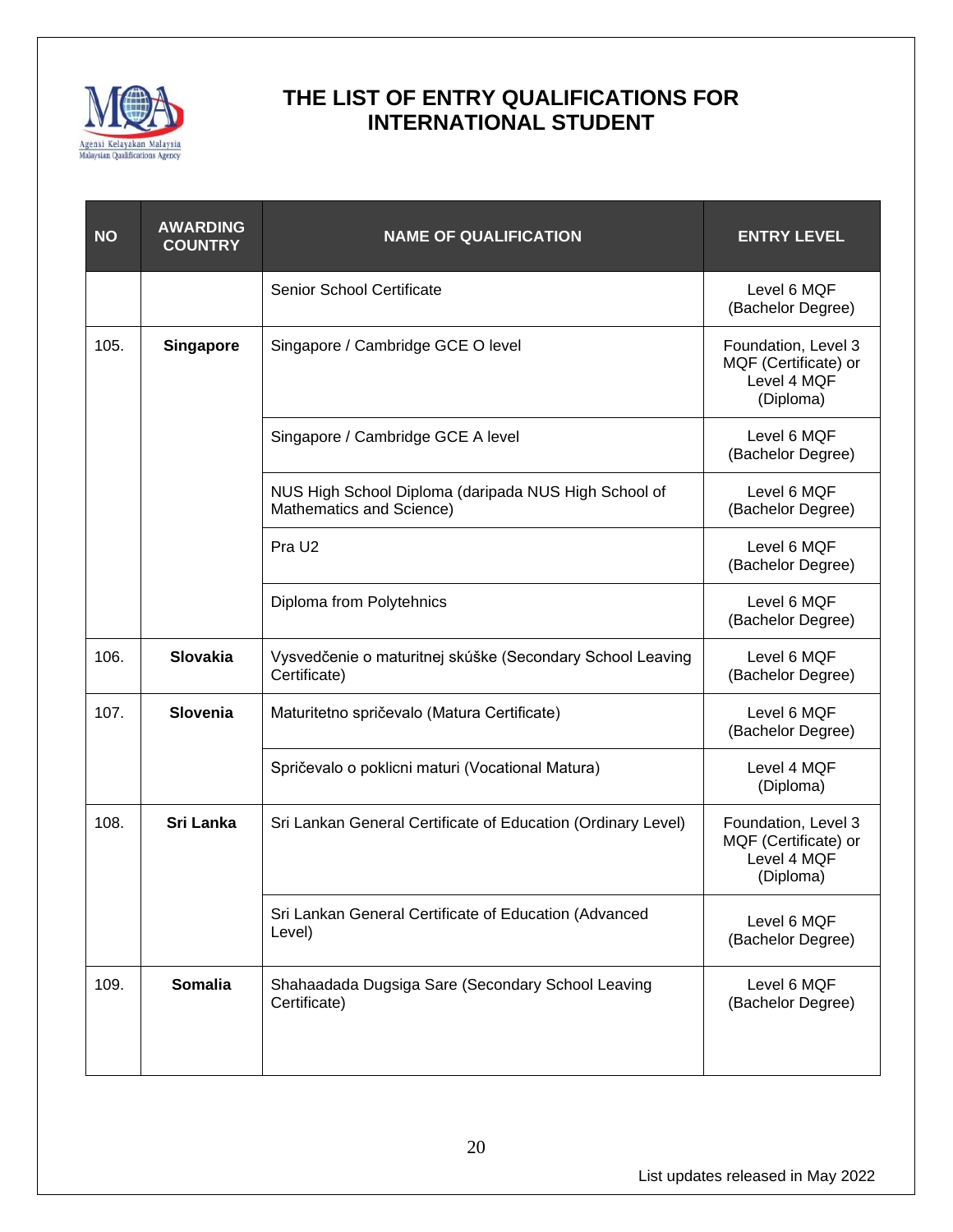

| <b>NO</b> | <b>AWARDING</b><br><b>COUNTRY</b> | <b>NAME OF QUALIFICATION</b>                                                                                                              | <b>ENTRY LEVEL</b>                                                      |
|-----------|-----------------------------------|-------------------------------------------------------------------------------------------------------------------------------------------|-------------------------------------------------------------------------|
| 110.      | <b>South Africa</b>               | Senior Certificate (no matriculation endorsement)                                                                                         | Foundation, Level 3<br>MQF (Certificate) or<br>Level 4 MQF<br>(Diploma) |
|           |                                   | Senior Certificate (with matriculation endorsement) / National<br><b>Senior Certificate</b>                                               | Level 6 MQF<br>(Bachelor Degree)                                        |
| 111.      | <b>South Korea</b>                | 고등학교 졸업장 / 고등학교 과정 수료증 (High School<br>Diploma) / High School Graduation Equivalency Examination                                          | Level 6 MQF<br>(Bachelor Degree)                                        |
| 112.      | <b>South Sudan</b>                | South Sudan Certificate of Secondary Education                                                                                            | Level 6 MQF<br>(Bachelor Degree)                                        |
| 113.      | <b>Spain</b>                      | Bachillerato Unificado y Polivalente (BUP) / Graduado en<br>Educación Secundaria                                                          | Foundation, Level 3<br>MQF (Certificate) or<br>Level 4 MQF<br>(Diploma) |
|           |                                   | Selectividad / Titulo de Bachiller                                                                                                        | Level 6 MQF<br>(Bachelor Degree)                                        |
| 114.      | Sudan                             | Sudan School Certificate (previously known as Secondary<br>School Certificate or Higher Secondary School Certificate)                     | Level 6 MQF<br>(Bachelor Degree)                                        |
|           |                                   | International Secondary Certificate                                                                                                       | Level 6 MQF<br>(Bachelor Degree)                                        |
| 115.      | <b>Sweden</b>                     | Avgangsbetyg / Slutbetyg fran Gymnasieskola (previously<br>Studentexamen) (Upper Secondary School Leaving<br>Certificate)                 | Level 6 MQF<br>(Bachelor Degree)                                        |
| 116.      | <b>Switzerland</b>                | Certificat de Maturité / Certificat de Maturité Cantonal<br>reconnu par la Confédération, Federal Secondary School<br>Leaving Certificate | Level 6 MQF<br>(Bachelor Degree)                                        |
| 117.      | <b>Syria</b>                      | General Secondary Certificate - also referred to al Shahâda<br>al-Thânawiyya al-cÄmma or Baccalauréat                                     | Level 6 MQF<br>(Bachelor Degree)                                        |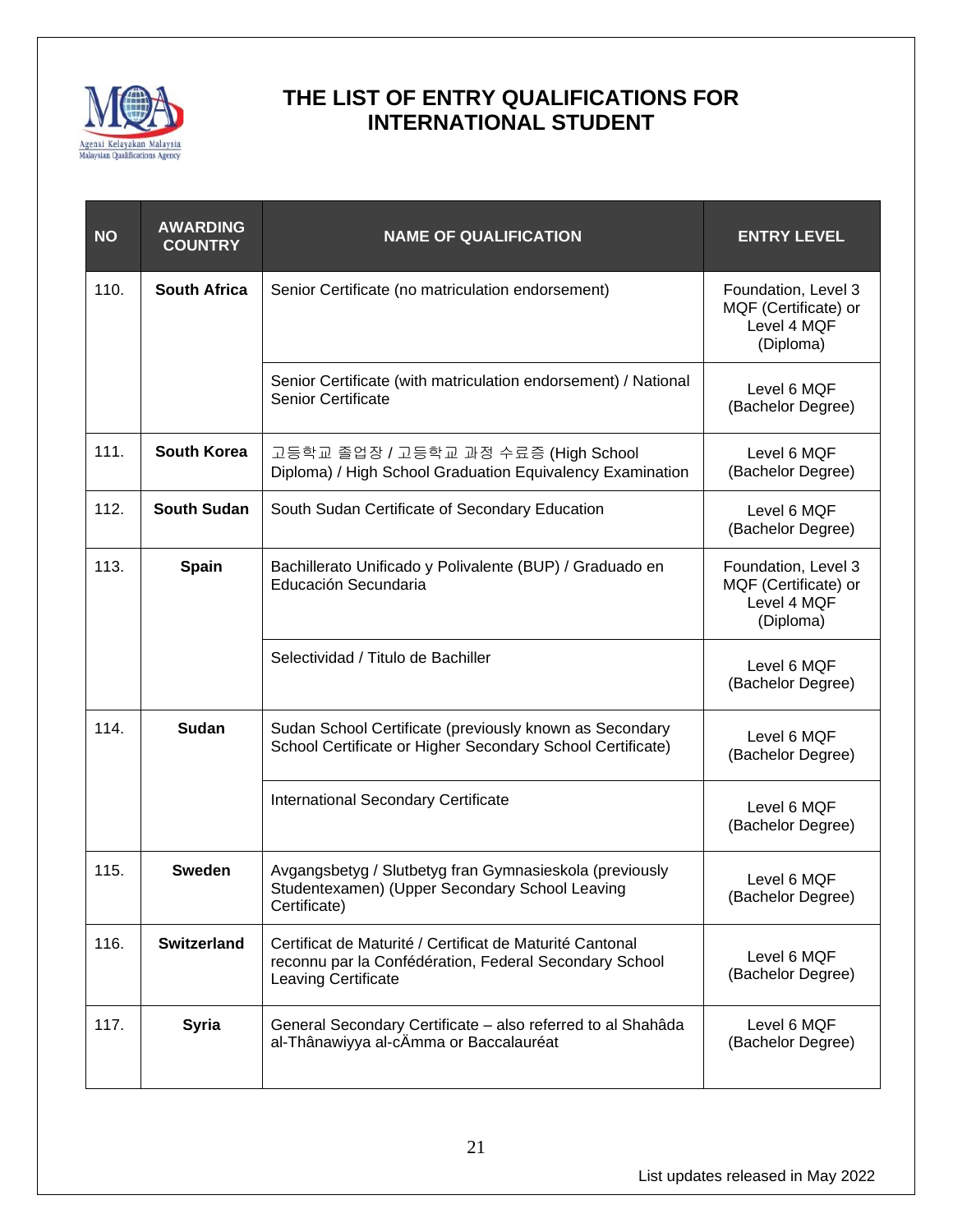

| <b>NO</b> | <b>AWARDING</b><br><b>COUNTRY</b>    | <b>NAME OF QUALIFICATION</b>                                                                                                                                                       | <b>ENTRY LEVEL</b>                                                      |
|-----------|--------------------------------------|------------------------------------------------------------------------------------------------------------------------------------------------------------------------------------|-------------------------------------------------------------------------|
| 118.      | Taiwan                               | Senior High School Diploma<br>Also known as: Senior High School Graduation Certificate                                                                                             | Level 6 MQF<br>(Bachelor Degree)                                        |
| 119.      | Tajikistan                           | Шаходатнома дар бораи маълумоти миёна умуми<br>Also known as: Аттестат о среднем (полном) образовании<br>(Certificate of Completed Secondary Education) (11 years of<br>schooling) | Foundation, Level 3<br>MQF (Certificate) or<br>Level 4 MQF<br>(Diploma) |
| 120.      | <b>Tanzania</b>                      | National Form VI Examination / Advanced Certificate of<br>Secondary Education (ACSE)                                                                                               | Level 6 MQF<br>(Bachelor Degree)                                        |
|           |                                      | Certificate of Secondary Education                                                                                                                                                 | Foundation, Level 3<br>MQF (Certificate) or<br>Level 4 MQF<br>(Diploma) |
| 121.      | <b>Thailand</b>                      | Certificate of Vocational Education (Paw Waw Chaw)                                                                                                                                 | Level 4 MQF<br>(Diploma)                                                |
|           |                                      | Certificate of Secondary Education / Maw 6                                                                                                                                         | Level 6 MQF<br>(Bachelor Degree)                                        |
|           |                                      | <b>Islamic Study Upper Secondary School</b>                                                                                                                                        | Level 6 MQF<br>(Bachelor Degree)                                        |
| 122.      | <b>Timor-Leste</b>                   | Diploma Ensino Secundário                                                                                                                                                          | Level 6 MQF<br>(Bachelor Degree)                                        |
| 123.      | <b>Togo</b>                          | Brevet d'Études du Premier Cycle (BEPC)                                                                                                                                            | Foundation, Level 3<br>MQF (Certificate) or<br>Level 4 MQF<br>(Diploma) |
|           |                                      | Baccalauréat / Baccalauréat Technicien                                                                                                                                             | Level 6 MQF<br>(Bachelor Degree)                                        |
| 124.      | <b>Trinidad and</b><br><b>Tobago</b> | Caribbean Advanced Proficiency Examination (CAPE)                                                                                                                                  | Level 6 MQF<br>(Bachelor Degree)                                        |
| 125.      | <b>Tunisia</b>                       | (Baccalauréat) البكالوريا شهادة                                                                                                                                                    | Level 6 MQF<br>(Bachelor Degree)                                        |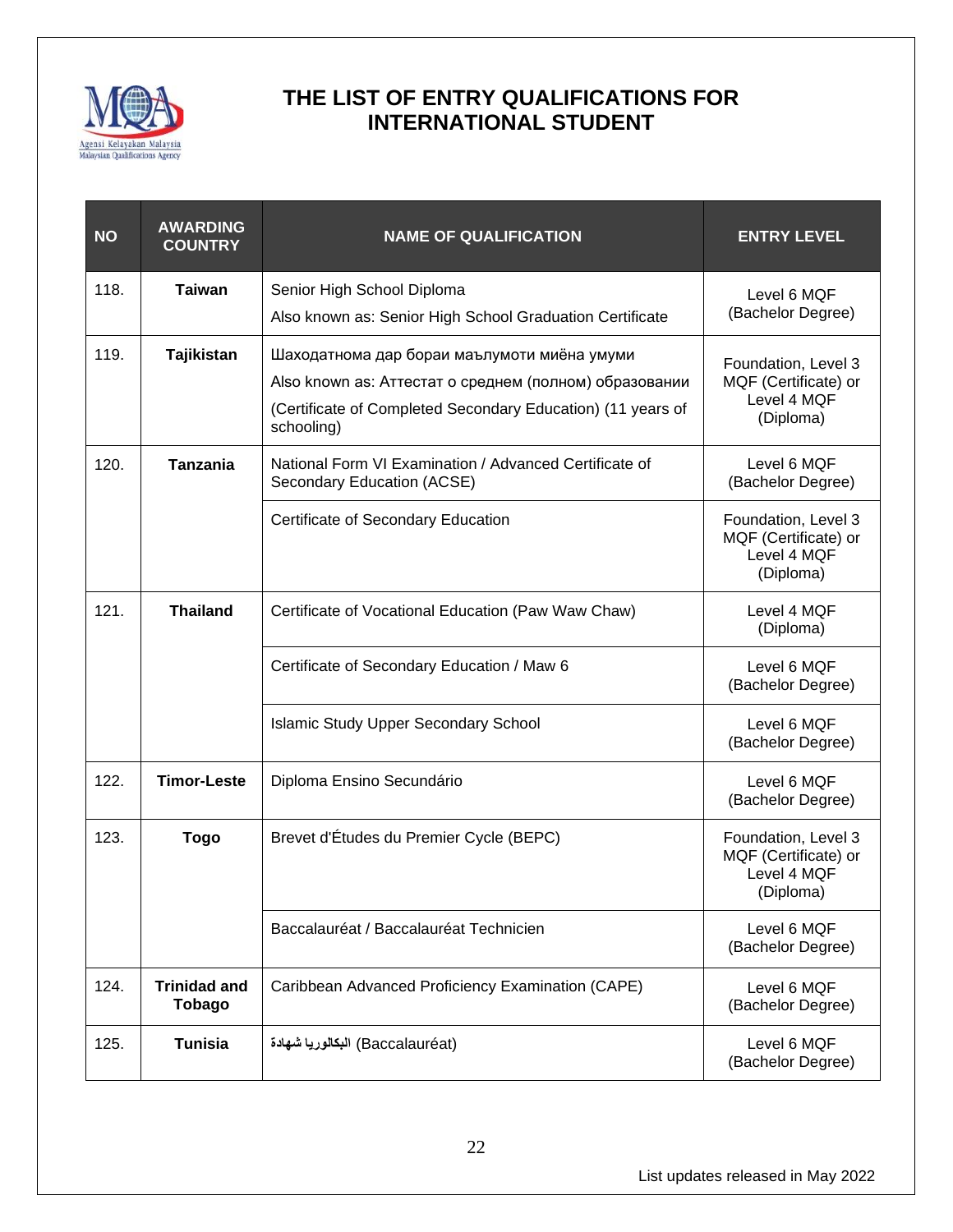

| <b>NO</b> | <b>AWARDING</b><br><b>COUNTRY</b>     | <b>NAME OF QUALIFICATION</b>                                                                                                                                  | <b>ENTRY LEVEL</b>                                                      |
|-----------|---------------------------------------|---------------------------------------------------------------------------------------------------------------------------------------------------------------|-------------------------------------------------------------------------|
| 126.      | <b>Turkey</b>                         | Devlet Lise Diplomasi (State High School Diploma)                                                                                                             | Level 6 MQF<br>(Bachelor Degree)                                        |
|           |                                       | Lise Bitirme Diplomasi (Private High School Finishing<br>Diploma)                                                                                             | Level 6 MQF<br>(Bachelor Degree)                                        |
| 127.      | <b>Turkmenistan</b>                   | Sahadatnama orta blim hakynda (Certificate of Complete<br>Secondary Education) (11 years of schooling)                                                        | Foundation, Level 3<br>MQF (Certificate) or<br>Level 4 MQF<br>(Diploma) |
| 128.      | Uganda                                | Uganda Certificate of Education (UCE) / Cambridge<br>Overseas School Certificate (COSC) / East African Certificate<br>of Education                            | Foundation, Level 3<br>MQF (Certificate) or<br>Level 4 MQF<br>(Diploma) |
|           |                                       | Uganda Advanced Certificate of Education (UACE) /<br>Cambridge Overseas Higher School Certificate (COHSC) /<br>East African Advanced Certificate of Education | Level 6 MQF<br>(Bachelor Degree)                                        |
| 129.      | <b>Ukraine</b>                        | Атестат про повну загальну середню освіту<br>(Certificate of Complete General Secondary Education)<br>11 years of schooling                                   | Foundation, Level 3<br>MQF (Certificate) or<br>Level 4 MQF<br>(Diploma) |
|           |                                       | Атестат про повну загальну середню освіту<br>(Certificate of Complete General Secondary Education)<br>12 years of schooling (since 2017)                      | Level 6 MQF<br>(Bachelor Degree)                                        |
| 130.      | <b>United Arab</b><br><b>Emirates</b> | Tawjihiyya                                                                                                                                                    | Level 6 MQF<br>(Bachelor Degree)                                        |
| 131.      | <b>United</b><br>Kingdom              | GCE Ordinary Level / General Certificate of Secondary<br>Education (GCSE) / International General Certificate of<br>Secondary Education (IGCSE)               | Foundation, Level 3<br>MQF (Certificate) or<br>Level 4 MQF<br>(Diploma) |
|           |                                       | AQA Level 1 / Level 2 Certificate                                                                                                                             | Foundation, Level 3<br>MQF (Certificate) or<br>Level 4 MQF<br>(Diploma) |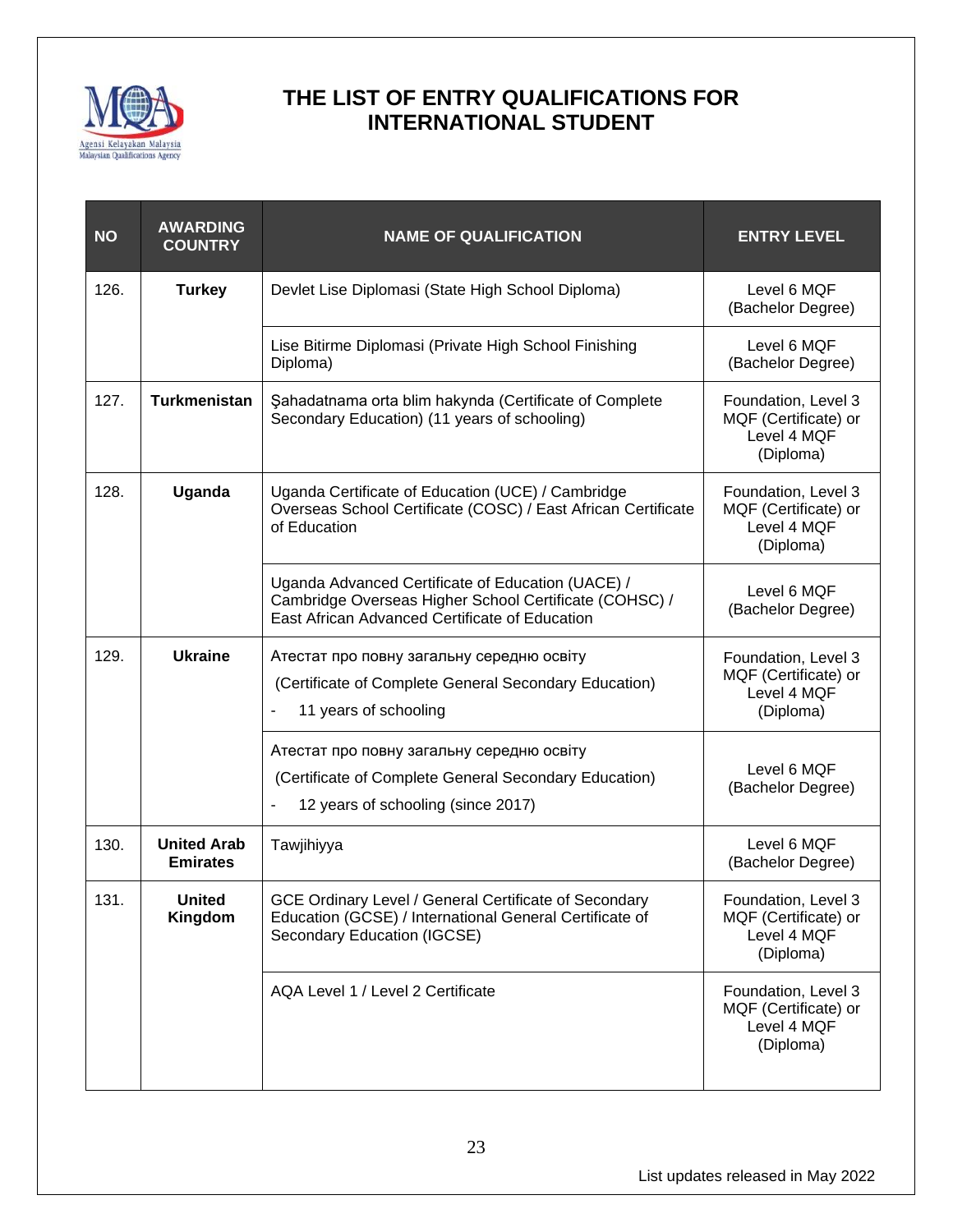

| <b>NO</b> | <b>AWARDING</b><br><b>COUNTRY</b>  | <b>NAME OF QUALIFICATION</b>                                                                           | <b>ENTRY LEVEL</b>                                                      |
|-----------|------------------------------------|--------------------------------------------------------------------------------------------------------|-------------------------------------------------------------------------|
|           |                                    | <b>LRN International GCSE</b>                                                                          | Foundation, Level 3<br>MQF (Certificate) or<br>Level 4 MQF<br>(Diploma) |
|           |                                    | <b>GCE Advanced Level</b>                                                                              | Level 6 MQF<br>(Bachelor Degree)                                        |
|           |                                    | International Advanced Level (Cambridge/Pearson)<br>Note: This qualification is offered outside the UK | Level 6 MQF<br>(Bachelor Degree)                                        |
|           |                                    | <b>LRN</b> International A Level                                                                       | Level 6 MQF<br>(Bachelor Degree)                                        |
| 132.      | <b>United States</b><br>of America | High School Diploma                                                                                    | Level 6 MQF<br>(Bachelor Degree)                                        |
|           |                                    | General Educational Development (GED)                                                                  | Level 6 MQF<br>(Bachelor Degree)                                        |
|           |                                    | Advanced Placement (AP) Examination                                                                    | Level 6 MQF<br>(Bachelor Degree)                                        |
| 133.      | <b>Uzbekistan</b>                  | O'rta Ma'lumot To'g'risida Shahodatnoma (Diploma of<br>Specialised Secondary Education) - after 1998   | Foundation, Level 3<br>MQF (Certificate) or<br>Level 4 MQF<br>(Diploma) |
|           |                                    | Diploma of Completion of Secondary Education - prior 1998                                              | Foundation, Level 3<br>MQF (Certificate) or<br>Level 4 MQF<br>(Diploma) |
|           |                                    | Diploma of Professional College                                                                        | Level 6 MQF<br>(Bachelor Degree)                                        |
|           |                                    | Diploma of Academic Lyceum                                                                             | Level 6 MQF<br>(Bachelor Degree)                                        |
|           |                                    |                                                                                                        |                                                                         |